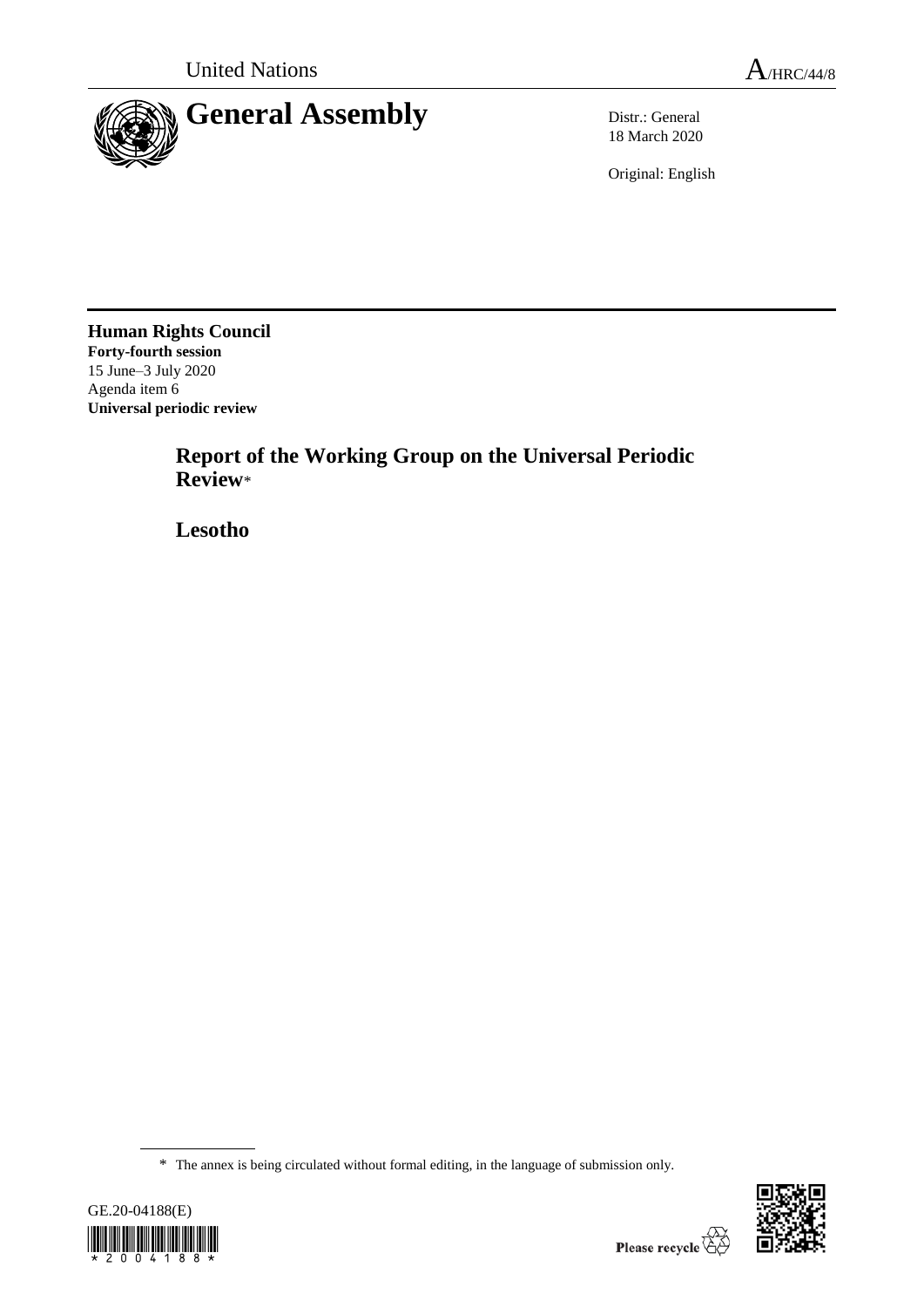# **Introduction**

1. The Working Group on the Universal Periodic Review, established in accordance with Human Rights Council resolution 5/1, held its thirty-fifth session from 20 to 31 January 2020. The review of Lesotho was held at the 5th meeting, on 22 January 2020. The delegation of Lesotho was headed by the Minister of Law and Constitutional Affairs, Sixtus Habofanoe Lehana. At its 9th meeting, held on 24 January 2020, the Working Group adopted the report on Lesotho.

2. On 14 January 2020, the Human Rights Council selected the following group of rapporteurs (troika) to facilitate the review of Lesotho: Argentina, Burkina Faso and Republic of Korea.

3. In accordance with paragraph 15 of the annex to Human Rights Council resolution 5/1 and paragraph 5 of the annex to Council resolution 16/21, the following documents were issued for the review of Lesotho:

(a) A national report submitted/written presentation made in accordance with paragraph 15 (a) (A/HRC/WG.6/35/LSO/1);

A compilation prepared by the Office of the United Nations High Commissioner for Human Rights (OHCHR) in accordance with paragraph 15 (b) (A/HRC/WG.6/35/LSO/2);

(c) A summary prepared by OHCHR in accordance with paragraph 15 (c) (A/HRC/WG.6/35/LSO/3 and Corr.1).

4. A list of questions prepared in advance by Germany, Liechtenstein, Portugal, on behalf of the Group of Friends on national mechanisms for implementation, reporting and follow-up, Slovenia, Spain, the United Kingdom of Great Britain and Northern Ireland and the United States of America was transmitted to Lesotho through the troika. These questions are available on the website of the universal periodic review.

# **I. Summary of the proceedings of the review process**

### **A. Presentation by the State under review**

5. The head of the delegation stated that the preparation of the national report had been both highly participatory and fully inclusive. A stakeholders' validation workshop had been held on 25 September 2019 for government ministries, non-governmental organizations (NGOs), civil society organizations, the judiciary, development partners and oversight bodies, such as the National Assembly and Ombudsman. During the workshop there had been constructive exchanges, which had contributed to the content and quality of the report. Deliberations on the report had been conducted in an open atmosphere.

6. As a means of honouring its international obligations, Lesotho had requested technical assistance to address some of its human rights challenges, such as training on human rights issues and State party reporting. Although Lesotho was a State party to all the major human rights instruments, it was, however, lagging behind in its obligations to report and pass the necessary national legislation to enact such international instruments. One of the reasons for such a state of affairs was the absence of any formal mechanism to deal with treaty body reporting. Efforts to set up a national mechanism on reporting and follow-up were under way.

7. In order to cooperate with treaty bodies and special procedures, the country had examined the concluding observations on its initial report under the Convention on the Protection of the Rights of All Migrant Workers and Members of Their Families, as well as its second periodic report under the Convention on the Rights of the Child. The recommendations contained in the Committees' concluding observations were being implemented. The next periodic report under the Convention on the Elimination of All Forms of Discrimination against Women, the second periodic report under the International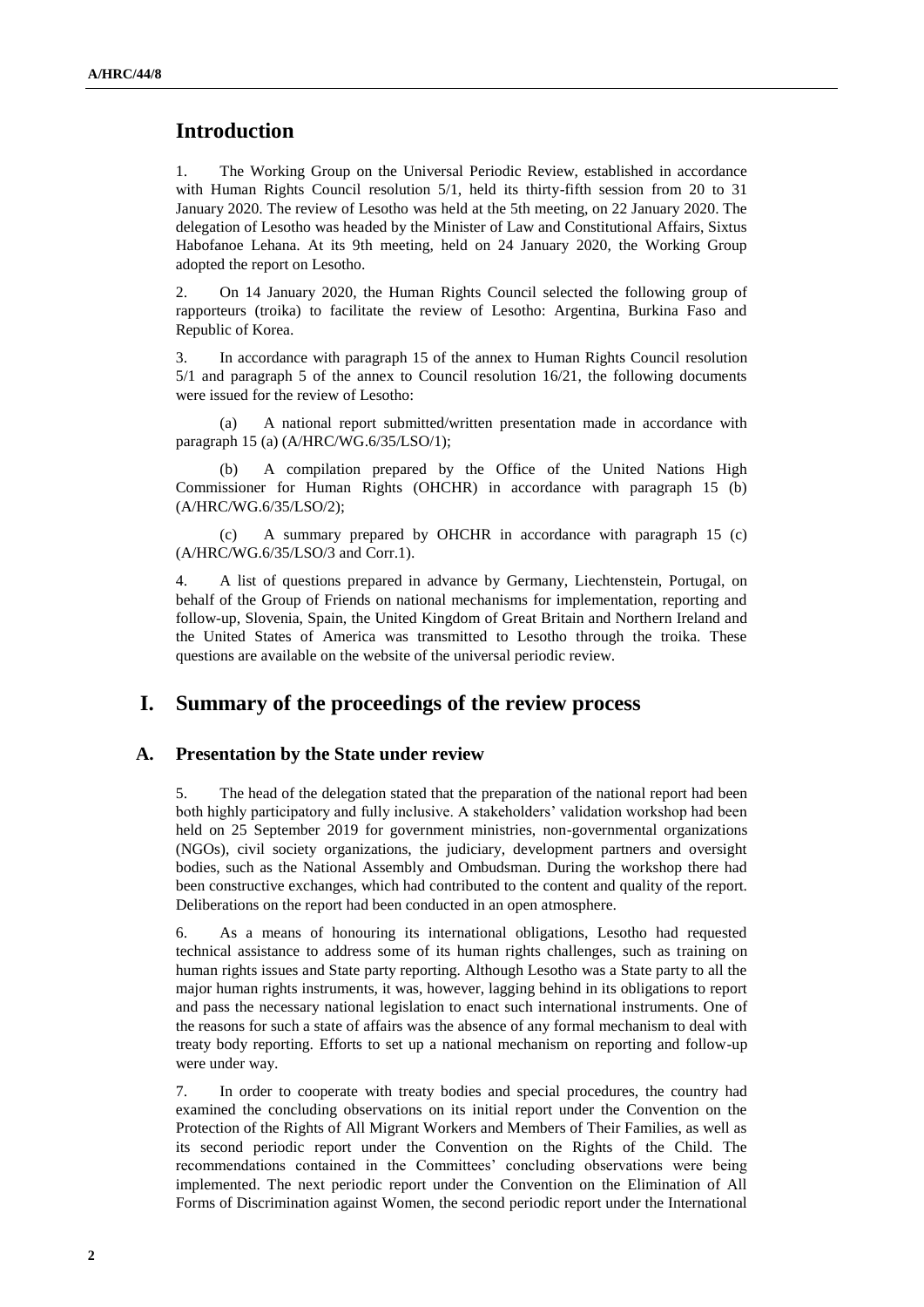Covenant on Civil and Political Rights and the initial report under the Convention against Torture and Other Cruel, Inhuman or Degrading Treatment or Punishment were being drafted and would be submitted to the relevant treaty bodies in due course. Furthermore, Lesotho had extended a standing invitation to the Special Rapporteur on the human rights to safe drinking water and sanitation, who had visited the country between 4 and 15 February 2019. The visit report had been submitted to the Human Rights Council at its forty-second session. The recommendations contained therein concerning water supply and the provision of sanitation services were being implemented incrementally.

8. Progress had been made with regard to the establishment of the National Human Rights Commission. After the promulgation of the National Human Rights Commission Act in 2016, there had been concerns expressed by NGOs that the Act did not comply with the principles relating to the status of national institutions for the promotion and protection of human rights (the Paris Principles). A case had been lodged by the NGOs in that regard. The case had been dismissed by the High Court and an appeal lodged but later withdrawn when the Government and the NGOs had agreed to review the Act accordingly. A Cabinet memorandum, which spelled out the changes that would be made to the Act and regulations, had been tabled before Cabinet for consideration. Once it had been approved, drafting instructions had been provided to the Parliamentary Counsel.

9. As regards the rights of women, Lesotho had made progress in promoting gender equality and the empowerment of women. Progress had been noted in education and nonagricultural wage employment. At the 27th African Union Summit, held in Rwanda in July 2016, Lesotho had won the 2016 African Gender Award as one of the continent's top performers in the advancement of the economic and social rights of women. Steps had been taken to curb trafficking in persons and gender-based violence, such as the development of the Domestic Violence Bill. However, despite those measures, gender-based violence remained a challenge for women in Lesotho.

10. As regards children's rights, the Government was in the process of amending the Child Protection and Welfare Act 2011. The Child Protection and Welfare Amendment Bill 2019 made child marriage a punishable offence. The Bill also abolished all forms of child labour.

11. With regard to the rights of persons with disabilities, the Disability Equity Bill had passed its second and third readings in the National Assembly and was currently in the Senate. It contained provisions on inclusive education.

12. As regards the rights to education and health, some of the challenges faced by the education sector were child, early and forced marriages, which contributed to the high dropout rate for girls. There were ongoing sensitization campaigns aimed at encouraging both teachers and parents to allow pregnant girls to remain in class for as long as possible.

13. In order to improve rural women's access to sexual and reproductive health rights, the Ministry of Health, in collaboration with NGOs, civil society organizations and development partners, had taken the following measures: recruiting and building the capacity of village health workers whose mandate included the distribution of family planning commodities and the provision of information on family planning at the community level. The Ministry of Health had also updated the community-based distributors' manual on the distribution of family planning commodities.

14. As regards conditions of detention, the Lesotho Correctional Service had established a health section comprising a HIV/AIDS coordinator, nursing officers, nursing sisters, nutrition officers, health inspectors and pharmacy technicians. In the correctional institution for women, prevention of mother-to-child transmission of HIV/AIDS and antenatal and postnatal care were provided. The programme on sexual and reproductive health had been launched in September 2015. There was access to antiretroviral treatment for all inmates, including foreigners, and support teams had been formed in most institutions. Training for young persons on HIV/AIDS and life skills had also been carried out.

15. During the second cycle of the universal periodic review, Lesotho had noted all the recommendations that dealt with key populations, such as lesbian, gay, bisexual, transgender and intersex persons, as well as those on decriminalizing defamation. On those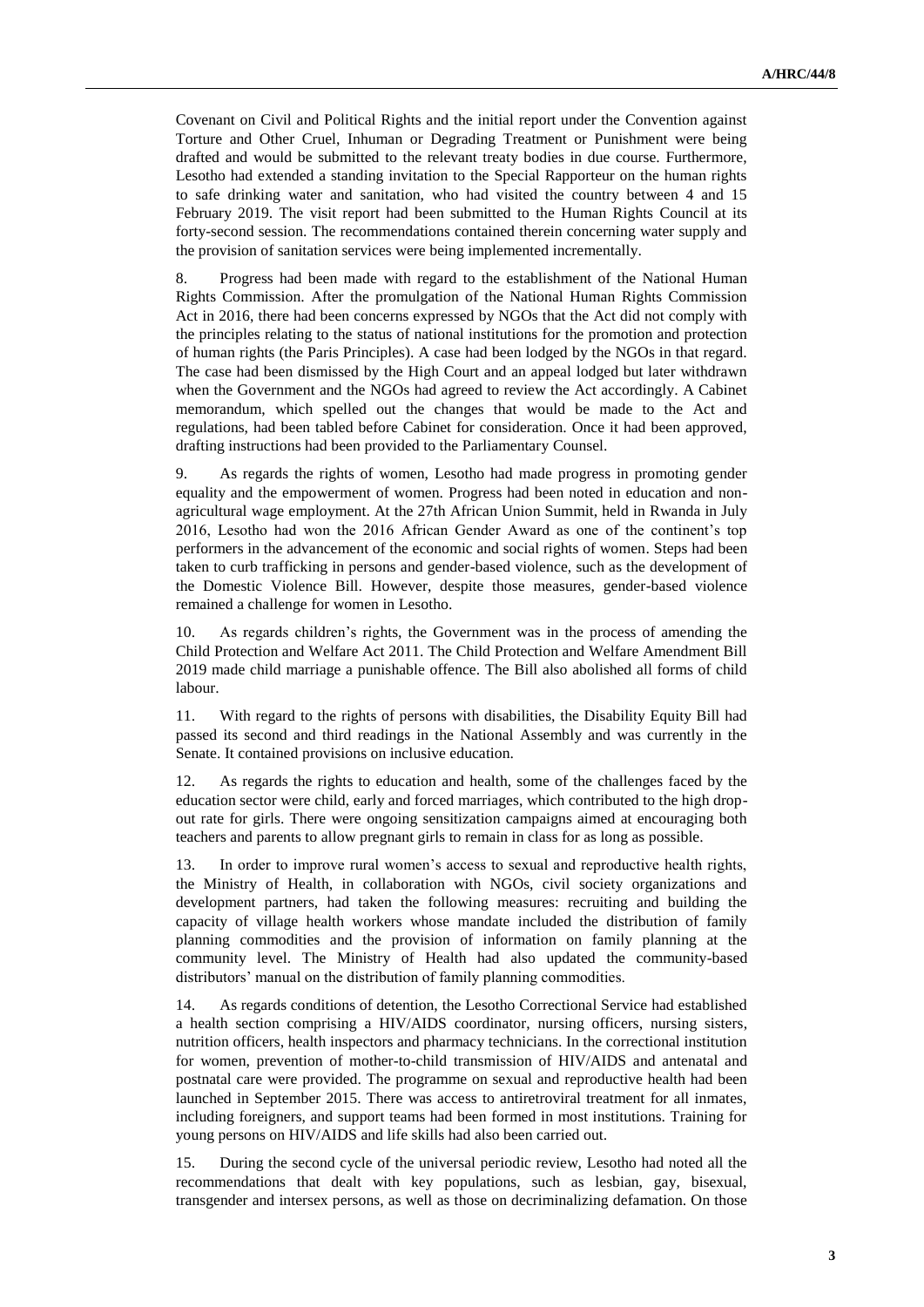issues, progress had been made. In the 2019/20 budget speech, the Government had undertaken to increase targeted HIV testing and services to key populations, including lesbian, gay, bisexual, transgender and intersex persons. The Government, through the Human Rights Unit of the Ministry of Law and Constitutional Affairs, had carried out an assessment of the legal environment concerning HIV/AIDS in 2014, supported by the United Nations Development Programme. The aim of the assessment had been to improve the availability of information, and legal and regulatory aspects governing HIV-related issues, while taking into account the rights of key populations, such as lesbian, gay, bisexual, transgender and intersex persons.

16. Lesotho had taken steps to repeal criminal defamation laws or insult laws, which impeded freedom of speech. The High Court, sitting as the Constitutional Court, had declared, on 21 May 2018, that criminal defamation was unconstitutional. The Constitutional Court held that criminalizing defamation had a dire effect on journalistic freedom of expression, resulting in self-censorship by journalists and consequently a lessinformed public. Recommendations in that regard had been partially implemented.

17. As regards new developments, Lesotho was reforming the Constitution, Parliament, security legislation, the judiciary and public services, which were key for the long-term stability and economic transformation of Lesotho.

18. The challenges facing the country included the decline in agricultural production as a result of deteriorating rangeland conditions, soil erosion and periodic droughts. As a result, the country was experiencing worsening food deficits as a net food importing developing country, thus contributing to widening poverty and food insecurity. Despite such challenges, Lesotho looked to the future with enthusiasm.

19. The head of the delegation concluded by answering the advance questions of the United Kingdom.

#### **B. Interactive dialogue and responses by the State under review**

20. During the interactive dialogue, 81 delegations made statements. Recommendations made during the dialogue are to be found in section II of the present report.

21. Djibouti expressed its appreciation with regard to the ratification of the International Convention for the Protection of All Persons from Enforced Disappearance as well as the adoption of a number of human rights instruments.

22. Egypt commended the promotion of the rights of women and children with disabilities, hailed efforts in the sphere of education, health care and combating corruption, and welcomed the creation of the National Human Rights Commission.

23. Eswatini welcomed and thanked the delegation of Lesotho for their comprehensive report, primarily on the implementation of the recommendations from the second review cycle.

24. Fiji welcomed achievements in implementing recommendations from the previous review cycle and commended Lesotho on developing its National Climate Change Policy 2017 and the National Resilience Strategic Framework 2017–2030 to prevent and mitigate disaster risks.

25. Ethiopia commended the decision by Lesotho to mainstream disaster risk reduction and resilience through the adoption of the National Resilience Strategic Framework and welcomed its plan in the health sector to reduce maternal mortality.

26. France expressed its appreciation for the efforts made by Lesotho to improve access to health and children's rights, but wished to call attention to the fact that the human rights situation remained fragile.

27. Georgia welcomed the measures taken by the Government to combat trafficking in persons, in particular the development of the regulations and the national action plan to implement the Anti-Trafficking in Persons Act 2011.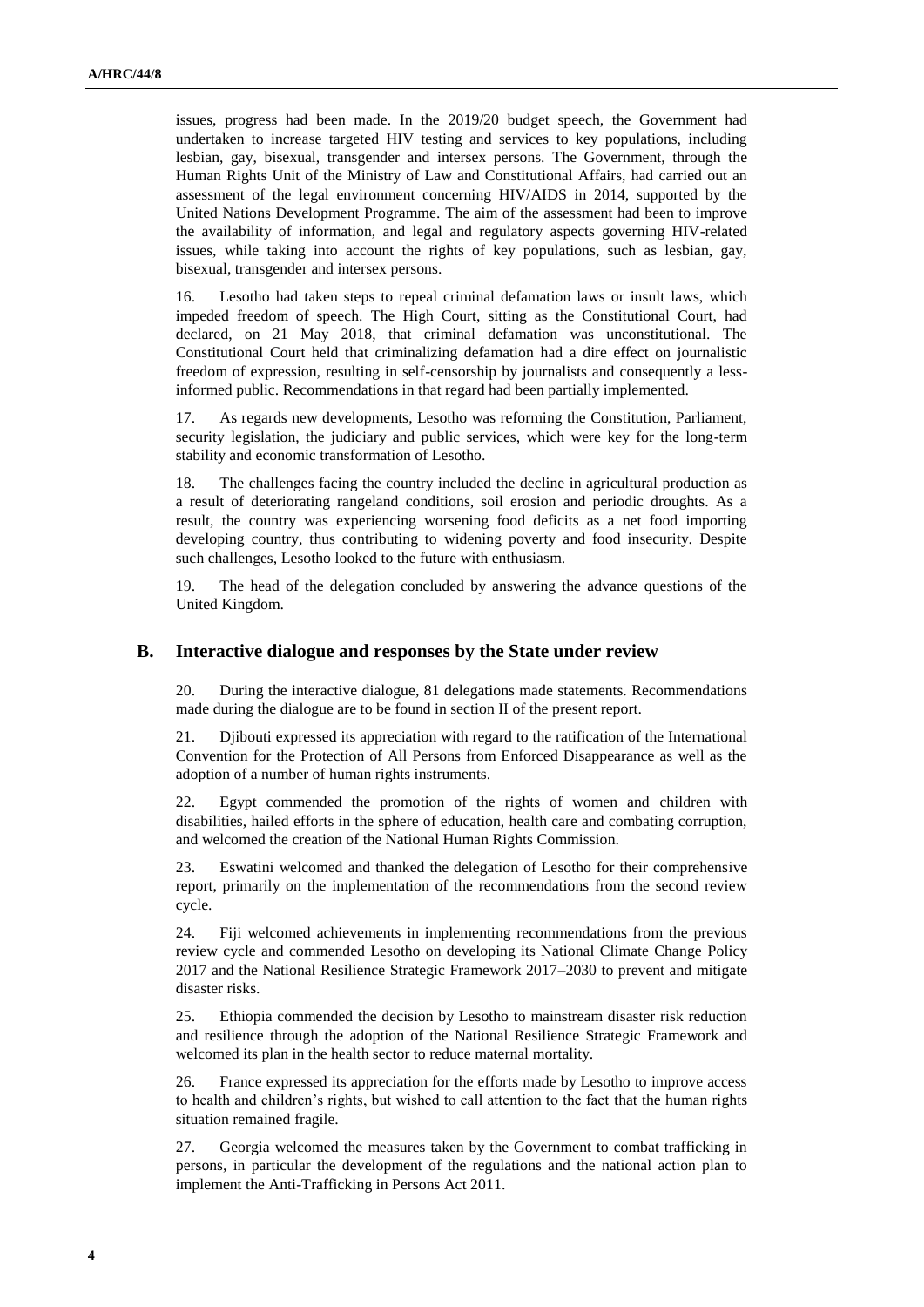28. Germany appreciated the ongoing national reform process by Lesotho and the establishment of the National Reforms Authority, but expressed concern about the recent increase in police violence, which had led to several deaths in police custody.

29. Ghana commended the Government on its commitment to upholding the rule of law, promoting gender equality, empowering women, combating trafficking in persons, as well as promoting and protecting children's rights.

30. Honduras welcomed the ratification of all core international human rights treaties, as well as various instruments of the International Labour Organization, and expressed satisfaction at the progress made regarding gender parity in education.

31. Iceland hoped that the implementation of steps outlined in the national report would continue, in particular the commitment demonstrated to address gender-based violence and the changes made to ensure equality regarding the acquisition of citizenship.

32. India noted with appreciation the consultation process undertaken, which included the setting-up of an interministerial committee on the universal periodic review with a view to the preparation of the national report.

33. Indonesia hailed the multi-pronged efforts of Lesotho to improve the implementation of social policies, as well as the country's efforts to mainstream policies and actions in the field of disaster risk reduction.

34. The Islamic Republic of Iran appreciated the steps taken to promote children's rights through the ongoing law reform process to harmonize the definition of "child" in all relevant legislation and align it on the definition found in the Convention on the Rights of the Child.

35. Iraq commended Lesotho on the consultative process that had accompanied the preparation of the national report and welcomed its accession to all core international human rights instruments and the National Strategic Development Plan II.

36. Ireland recognized that the current national reform process would be important for further promotion of human rights and encouraged Lesotho to continue efforts to strengthen the effectiveness of the National Human Rights Commission.

37. Italy praised the efforts carried out since the second cycle review, in particular the adoption of the Gender and Development Policy and the guidelines on herd-boys, as well as the initiatives that were designed to sensitize public opinion on the importance of preventing child, early and forced marriages.

38. Kuwait commended Lesotho on its efforts in the field of human rights and also wished to express its appreciation for the development of the Food and Nutrition Strategy and Action Plan 2019–2023.

39. Libya welcomed the positive steps taken in the area of human rights promotion, which included the elimination of all forms of discrimination against women, as well as the country's institutional and legal reforms.

40. Mali appreciated the Government's efforts to enable the establishment of the National Human Rights Commission in 2016, but wished to point out that certain provisions of the law had to be reviewed.

41. The Marshall Islands commended Lesotho on its legal and constitutional reforms to adopt national legislation to enact all international human rights treaties ratified by it and hailed efforts to amend the Child Protection and Welfare Act.

42. Mauritius applauded the various legislative amendments and policies implemented to strengthen the human rights of citizens of Lesotho in order to improve their conditions of living, and hailed the passage of the National Human Rights Commission Act.

43. Mexico expressed its appreciation for the progress made by Lesotho, such as the reforms to the Marriage Act and the Child Protection and Welfare Act, which were aimed at eliminating child marriage.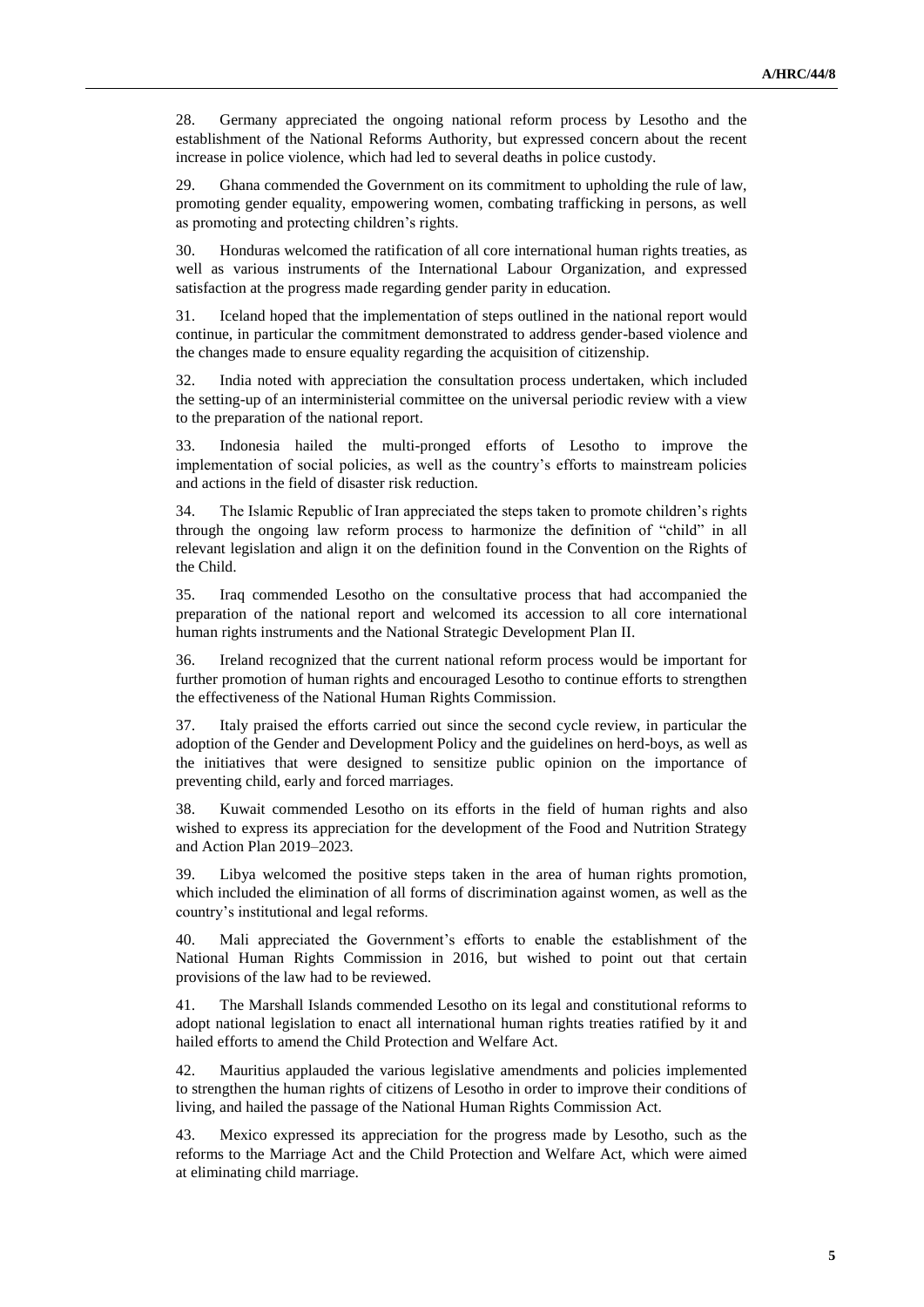44. Montenegro noted positive developments with regard to the ratification of the core human rights treaties, but wished to underscore its concerns over the worst forms of child labour, exploitation of children and child marriage.

45. Morocco supported the constitutional reforms undertaken, particularly in the fight against trafficking in humans, the adoption of the strategy to combat corruption, and efforts to promote the rule of law and access to justice.

46. Mozambique commended Lesotho on its efforts regarding the submission of overdue reports to the different international and regional human rights treaty bodies, as it sought to promote and protect the human rights of its people.

47. Myanmar commended the efforts of Lesotho to align its legislation with United Nations human rights treaties, such as the Convention on the Rights of the Child and the Convention on the Elimination of All Forms of Discrimination against Women.

48. Namibia commended Lesotho on its efforts to advance the economic and social rights of women, as well as the rights of children, and welcomed the ongoing campaign aimed at eliminating child marriages.

49. Nepal welcomed the initiatives taken by Lesotho, for example the re-establishment of the National AIDS Commission and the National Health Strategy for Adolescents and Young People to prevent the spread of HIV/AIDS.

50. The Netherlands appreciated the Government's commitment to the 2030 Agenda for Sustainable Development, but remained concerned about the high level of discrimination and violence against lesbian, gay, bisexual, transgender and intersex persons, as well as the widespread problem of gender-based violence.

51. New Zealand hailed the wide-ranging constitutional and security sector reforms of Lesotho and acknowledged its ongoing commitment to fighting corruption, but was concerned about a lack of health-care access for poor and rural women.

52. Lesotho referred to recommendations made from the floor, including the abolition of the death penalty, the submission of overdue State party reports, national enactment of international treaties, the establishment of the National Human Rights Commission, child labour, trafficking in persons, the situation of persons with disabilities, the policy to address climate change and the rights of migrants.

53. When responding to some of the statements, Lesotho indicated that, since the death penalty was provided for in the Constitution as a limitation on the right to life, its abolition had been tabled for national debate as part of the national reform process. Ratification of the Second Optional Protocol to the International Covenant on Civil and Political Rights, aiming at the abolition of the death penalty, would depend on the outcome of the national reforms.

54. The Niger welcomed the initiatives taken by Lesotho aimed at reducing poverty and ensuring the economic development of the country despite various difficulties, among which was the lack of resources and capacities.

55. Nigeria noted with encouragement the efforts of Lesotho to strengthen its legal and institutional frameworks for the promotion and protection of human rights, and commended the Government on its determination to combat corruption and enhance good governance.

56. Pakistan welcomed the efforts of Lesotho to reduce extreme poverty, food insecurity and unemployment, and hailed the National Youth Policy 2017, designed to stimulate environmental awareness among young persons and their responsibilities towards environmental sustainability and poverty reduction.

57. The Philippines expressed its appreciation for the adoption of national strategies that gave due priority to inclusive and sustainable growth, socioeconomic development and the strengthening of governance and accountability.

58. Portugal thanked Lesotho for the presentation of its national report and commended it on ratifying or acceding to all the core human rights treaties, as well as a number of International Labour Organization instruments.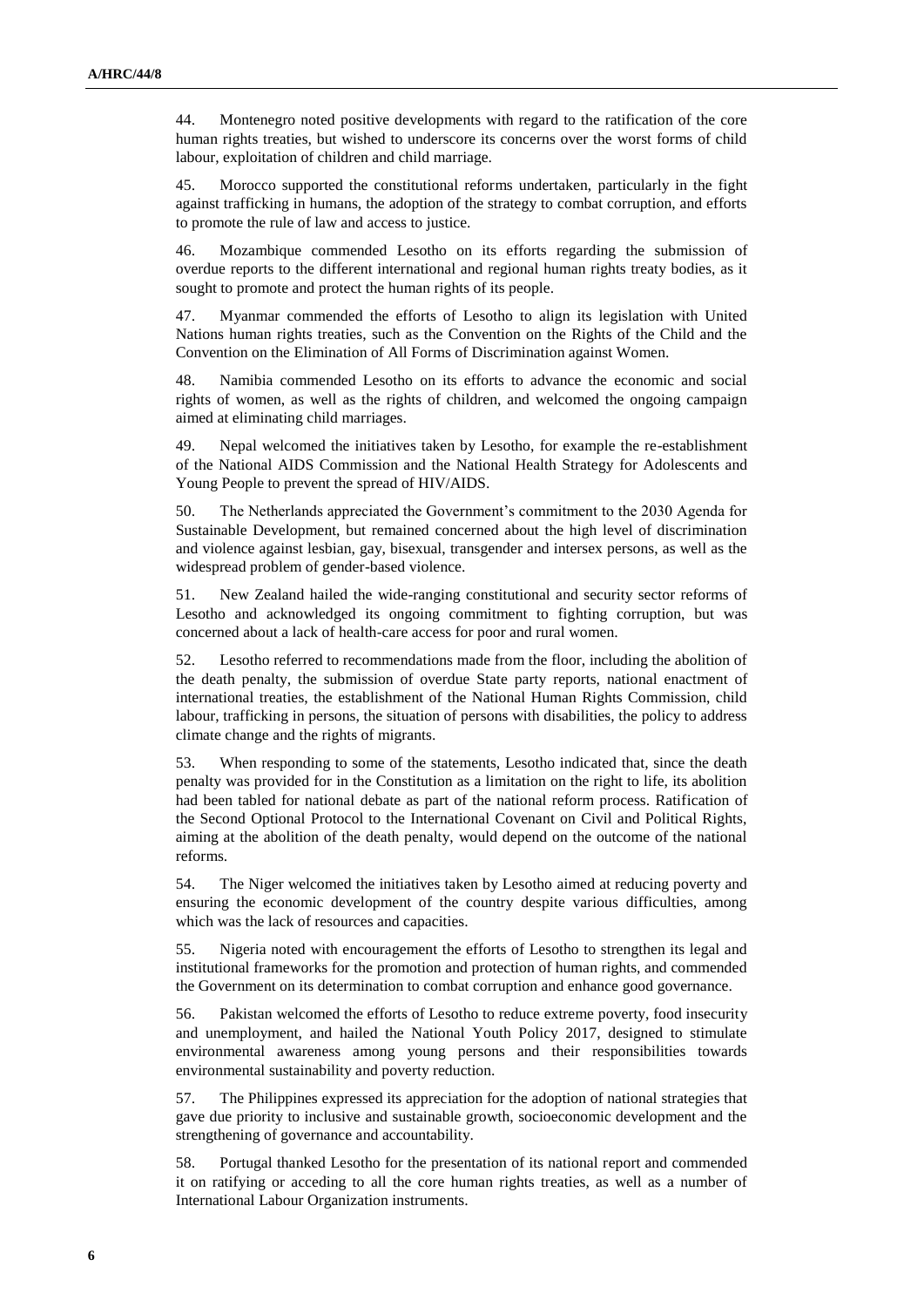59. Rwanda welcomed measures aimed at promoting and protecting human rights, including the implementation of previous recommendations and efforts to address the backlog of cases in the courts through the Integrated Case Management System.

60. Senegal welcomed measures to remedy prison overcrowding and widespread HIV/AIDS cases and steps to incorporate recommendations relating to the International Convention on the Protection of the Rights of All Migrant Workers and Members of Their Families.

61. Serbia welcomed the cooperation of the relevant authorities with United Nations mechanisms on organizing training courses to raise awareness of United Nations human rights standards, and commended national efforts to accelerate action to eliminate food insecurity and malnutrition.

62. Seychelles highlighted the Gender and Development Policy, the drafting of the Older Persons Protection Bill, and the adoption of the National Climate Change Policy and a national action plan to implement the Anti-Trafficking in Persons Act.

63. Sierra Leone welcomed the progress made in achieving Goals 1 and 10 of the Sustainable Development Goals to address poverty and inequality, as well as the emphasis on promoting gender equality, and congratulated Lesotho for winning the 2016 African Gender Award.

64. Slovenia encouraged Lesotho to ratify the Optional Protocol to the Convention against Torture and Other Cruel, Inhuman or Degrading Treatment or Punishment, the Optional Protocol to the Convention on the Rights of the Child on a communications procedure, the Optional Protocol to the Convention on the Rights of Persons with Disabilities and the Second Optional Protocol to the International Covenant on Civil and Political Rights, aiming at the abolition of the death penalty. It raised concerns about the reports on persistent discrimination and violence against women and girls and abuse against children.

65. Solomon Islands congratulated Lesotho on many achievements, including the ratification of all core human rights treaties.

66. Somalia commended Lesotho for consulting with civil society during the drafting of its national report. It welcomed the enactment of the Anti-Trafficking in Persons Act and its national action plan, as well as the National Anti-Corruption Strategy.

67. South Africa was encouraged by the efforts to address gender-based violence, including through the Gender and Development Policy, to conduct consultations on the draft law against domestic violence and to establish regional partnerships to address trafficking in persons.

68. South Sudan made recommendations.

69. Spain welcomed the outreach campaigns on trafficking in persons, the process to outlaw child marriage and the commitment to providing funding for education, and congratulated Lesotho on achieving gender equity in primary education.

70. The Sudan commended the efforts to promote human rights since the previous review cycle and praised Lesotho for its ongoing cooperation with the Human Rights Council.

71. Thailand hailed the National Strategic Development Plan II, the Gender and Development Policy, the human rights-based response to HIV and measures to combat trafficking in persons, child marriage, child labour and hunger. It was ready to continue its technical cooperation programme with Lesotho.

72. Timor-Leste noted with appreciation the law reform to harmonize the definition of "child" and to prohibit child marriage and the efforts aimed at providing refugees with access to basic health care and education.

73. Togo commended Lesotho for its efforts in the field of human rights since the previous review cycle, including ensuring protection for refugees. It urged the international community and technical partners to support Lesotho.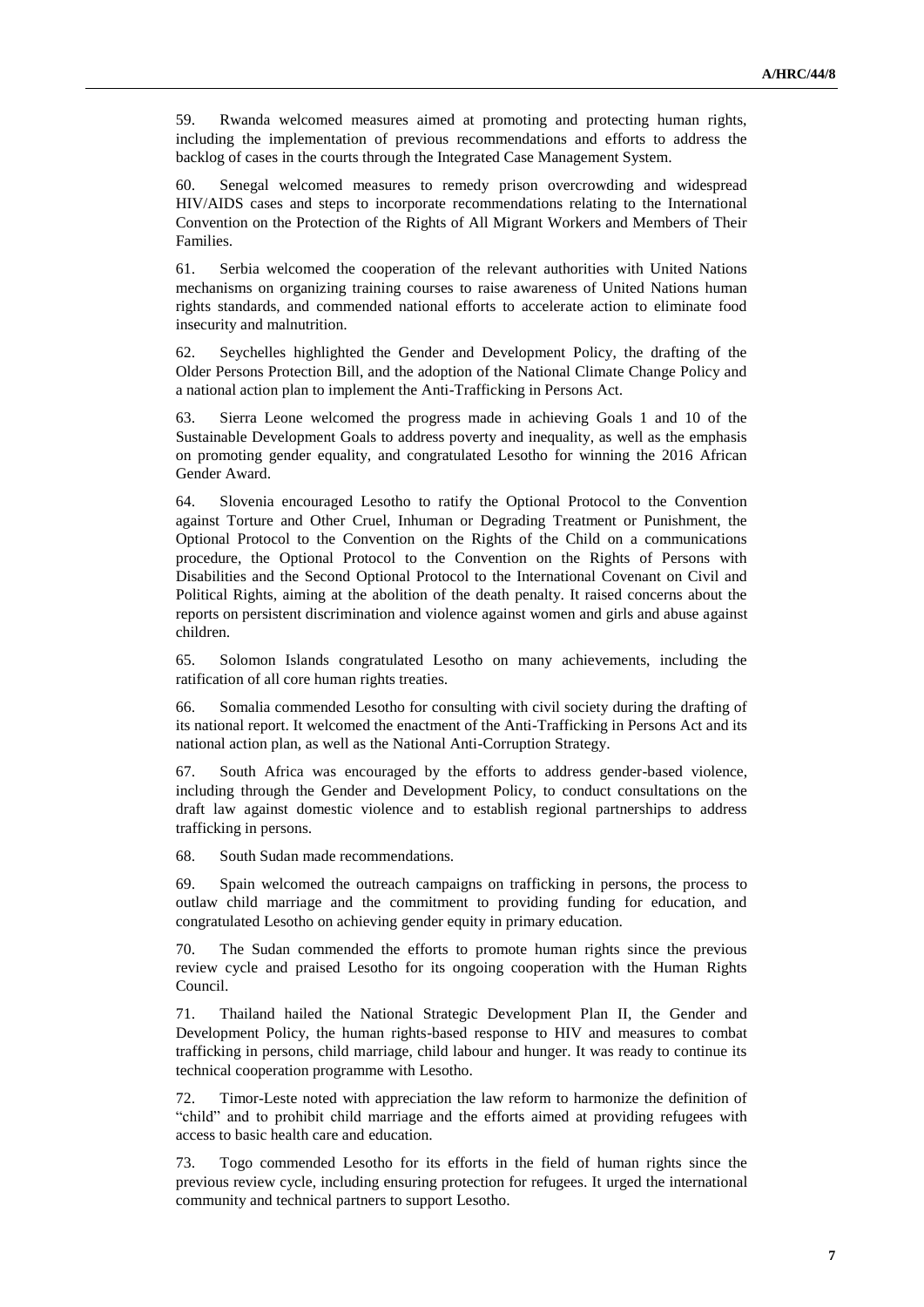74. Tunisia noted the ratification of the International Convention for the Protection of All Persons from Enforced Disappearance, and national laws and programmes on trafficking in persons, poverty elimination and implementation of the Sustainable Development Goals.

75. Ukraine appreciated the information, contained in the national report, on the implementation of the recommendations on women's rights, trafficking in persons, the rights to health and education, anti-corruption legislation and cooperation with the treaty bodies and special procedures.

76. The United Kingdom welcomed recent collaboration between the Government and civil society organizations on the reforms and the process to establish the National Human Rights Commission. It urged Lesotho to address lengthy delays in the judicial system. It was concerned about reports of torture and police brutality.

77. The United Republic of Tanzania applauded the progress made by Lesotho since the last review cycle.

78. The United States of America was concerned about allegations of police brutality and urged Lesotho to ensure accountability for such crimes. It noted that media freedom remained fragile and encouraged Lesotho to reaffirm its obligations to protect freedom of expression.

79. Uruguay praised the efforts to bring legislation into line with the ratified human rights instruments and to promulgate the constitutional amendments making it possible to have dual nationality and prohibiting corporal punishment of children.

80. Vanuatu welcomed the National Strategic Development Plan II, which covered cross-cutting issues such as poverty, gender, HIV/AIDS and disability, as well as the tenyear Gender and Development Policy.

81. The Bolivarian Republic of Venezuela valued efforts to implement the International Convention on the Protection of the Rights of All Migrant Workers and Members of Their Families and the National Health Strategy for Adolescents and Young People and to combat trafficking in persons.

82. Zambia applauded the enactment of the Anti-Trafficking in Persons Act and the launch of a campaign calling for an end to child marriage.

83. Zimbabwe noted the National Strategic Development Plan II to address a number of challenges, such as those concerning climate change, the environment and disabilities, as well as the constitutional reforms to ensure political stability and economic transformation.

84. Algeria commended Lesotho for its ratification of the Protocol to the African Charter on Human and Peoples' Rights on the Rights of Older Persons in Africa and measures to combat trafficking in persons, particularly through the act of 2011.

85. Angola hailed progress in promoting gender equality and empowerment, particularly in education and non-agricultural employment, and welcomed measures to combat trafficking in persons. It encouraged Lesotho to further strengthen measures against the perpetrators of trafficking in persons.

86. Argentina congratulated Lesotho on its actions to establish a national mechanism for the presentation of reports and follow-up on the implementation of treaty body recommendations, and encouraged Lesotho to continue working towards reaching this objective.

87. Australia acknowledged the work to establish a national human rights institution and encouraged Lesotho to continue this reform. It said that gender-based violations, abuses and allegations of torture by security forces had continued to have an impact on people.

88. Azerbaijan praised Lesotho for implementing the recommendations of international organizations on correctional institutions and adopting the Child Protection and Welfare Amendment Bill.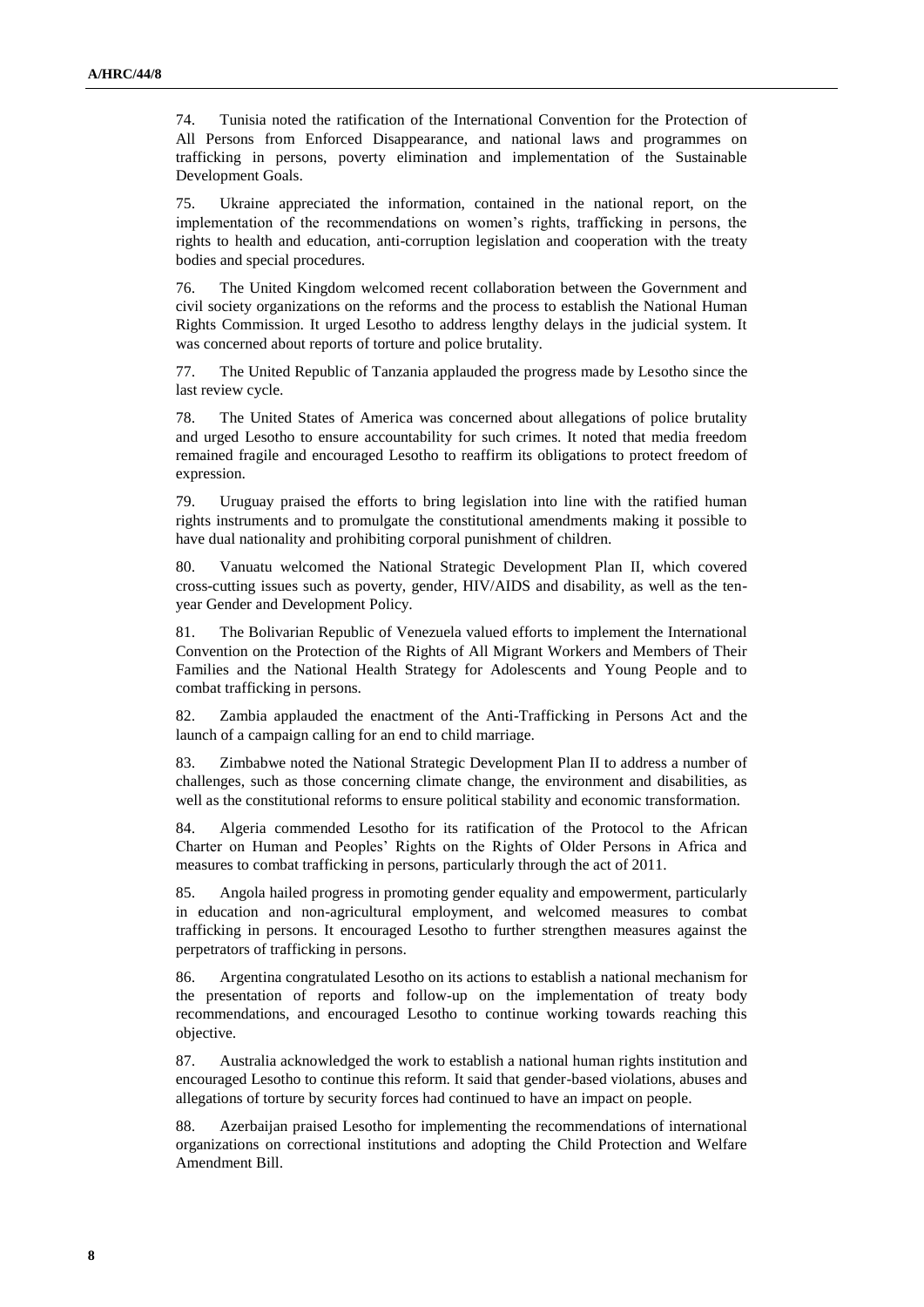89. The Bahamas commended the work geared towards the establishment of a national mechanism for implementation, reporting and follow-up, and congratulated Lesotho on its efforts invested in the promotion of human rights, particularly the right to education.

90. Barbados praised Lesotho for its actions to advance the economic and social rights of women and the steps taken to mitigate climate change.

91. Benin noted with satisfaction the adoption of a number of legislative and institutional reforms, particularly to protect the rights of women and children and to ban child marriage without exception.

92. Botswana welcomed the review of the Chieftainship Act and cooperation with the treaty bodies and special procedures, including the submission of its report to the Committee on the Rights of the Child, and the visit of the Special Rapporteur on the human rights to safe drinking water and sanitation.

93. Brazil encouraged Lesotho to enact the bill on domestic violence and continue its efforts to combat HIV/AIDS. It welcomed the re-establishment of the National AIDS Commission, the National Action Plan for HIV/AIDS and measures to protect vulnerable groups from violence.

94. Burkina Faso applauded the constitutional amendments to reinforce gender equality and the strategic plan on sexual and reproductive health.

95. Burundi praised the adoption of the National Strategic Development Plan II, programmes to enhance the rights of persons with disabilities and the elaboration of the Gender and Development Policy in conformity with the Sustainable Development Goals, and international and regional instruments.

96. Canada welcomed the commitment to end child marriage, but was concerned about the use of force by law enforcement officers. It encouraged Lesotho to offer training to the police aimed at preventing arbitrary arrests and torture and to allocate resources to improve access to drinking water.

97. Chile noted with interest the National Strategic Development Plan II and congratulated Lesotho on its efforts to participate in capacity-building activities for reporting and follow-up on the recommendations of the treaty bodies.

98. China applauded the efforts to adopt the National Strategic Development Plan II, to implement the Sustainable Development Goals, to improve health care and education, to combat poverty and trafficking in persons and to promote the rights of women and children.

99. The Congo commended progress in ensuring gender equity in primary education and in protecting the rights of migrants, and urged the country to redouble its efforts to operationalize its National Human Rights Commission in line with the Paris Principles.

100. Costa Rica welcomed progress in eradicating child marriage and urged Lesotho to continue its efforts. It said that Lesotho should make greater efforts in tackling the HIV/AIDS pandemic, improving access to health care and combating trafficking in persons.

101. Côte d'Ivoire praised the adoption of the sectorial policies and the National Strategic Development Plan II and ratification of the core human rights instruments. It urged Lesotho to continue its work.

102. Cuba highlighted the development of the Gender and Development Policy involving a multisectoral approach and the participation of governmental and non-governmental actors.

103. Denmark commended the steps to incorporate human rights education in the primary school curriculum, but was concerned about reports of widespread sexual and gender-based violence, including the lack of protection against child marriage.

104. Lesotho referred to the recommendations made from the floor, including those on cruel and inhuman treatment, freedom of expression, children's rights, health services, overcrowding in detention centres, police brutality, the passing of a law on access to information, food insecurity, forced child marriage, rural women's access to health care, international reporting obligations, free primary education and migrant children.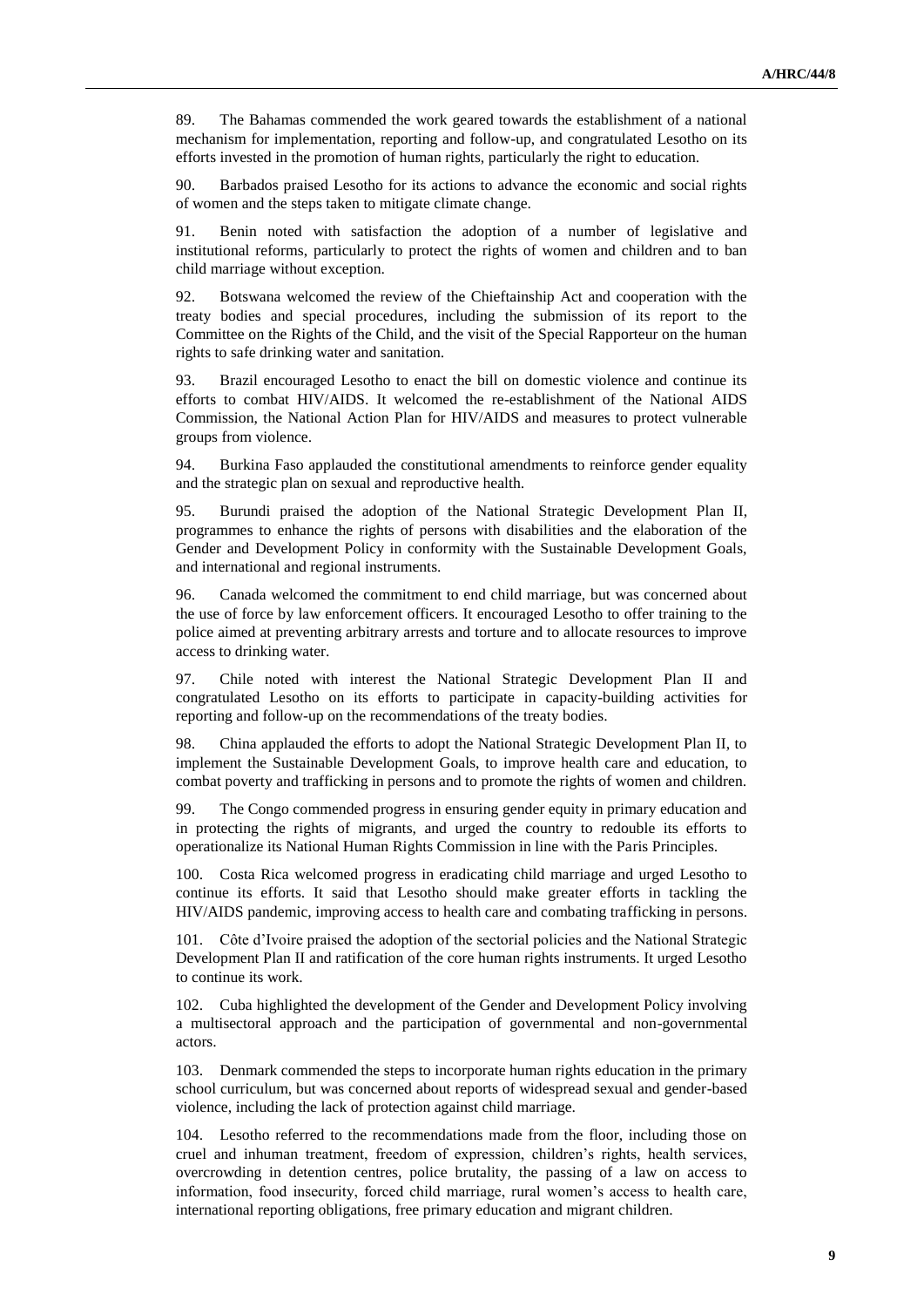105. Targeted steps towards the adoption of anti-torture legislation had been taken. The Cabinet had approved the drafting of a policy on torture, which would lead to the drafting of a consolidated and comprehensive law in line with the obligations of Lesotho to prevent and punish torture and to provide redress to its victims. As regards its reporting obligations under the Convention against Torture and Other Cruel, Inhuman or Degrading Treatment or Punishment, Lesotho had drafted an initial report. Lesotho had requested to report through the simplified reporting procedure.

106. The Access and Receipt of Information Bill had been drafted to ensure that citizens had access to information but it had still not been tabled before Parliament. Aware of food deficit in Lesotho, the Government subsidized farmers with seeds, fertilizers and tractors. At the community level, heads of households, including women, were trained in keyhole vegetable gardening for subsistence and commercial purposes. In order to ensure that hunger did not contribute to school dropout rates, there was a school feeding programme, which ensured the provision of food to all children in public schools.

107. In an effort to address and eliminate cases of child, early and forced marriages, in cases in which they were reported, children were rescued. The Government also worked with NGOs, such as the Beautiful Dream Society, to rehabilitate and provide shelter and schooling for such children.

108. In order to improve rural women's access to sexual and reproductive health rights, the Ministry of Health, in collaboration with NGOs and civil society organizations, had taken the following measures: recruitment of village health workers whose mandate included the distribution of family planning commodities, and the establishment of mobile clinics to provide health services, including family planning services, in villages.

109. The head of the delegation appreciated the opportunity provided by the universal periodic review mechanism for Lesotho to reflect and assess, in a self-critical manner, its achievements and to identify existing gaps and challenges in the promotion and protection of human rights. He thanked all those who had made the process a success.

# **II. Conclusions and/or recommendations**

110. **The recommendations formulated during the interactive dialogue/listed below have been examined by Lesotho and enjoy the support of Lesotho:**

110.1 **Submit outstanding State party reports under the Convention against Torture and Other Cruel, Inhuman or Degrading Treatment or Punishment, the International Covenant on Civil and Political Rights and the Convention on the Elimination of All Forms of Discrimination against Women (Marshall Islands);**

110.2 **Adopt national anti-torture legislation to ensure full implementation of the Convention against Torture (Bahamas);**

110.3 **Submit reports to the different human rights treaty bodies in a timely fashion (Mozambique);**

110.4 **Continue its efforts to convey as soon as possible its periodic report on commitments generated by international human rights instruments (Senegal);**

110.5 **Establish a mechanism to ensure timely reporting and follow-up on the implementation of recommendations from the various treaty bodies (Sierra Leone);**

110.6 **Implement all the recommendations that emanate from the Convention on the Rights of the Child and the International Convention on the Protection of the Rights of All Migrant Workers and Members of Their Families (South Sudan);**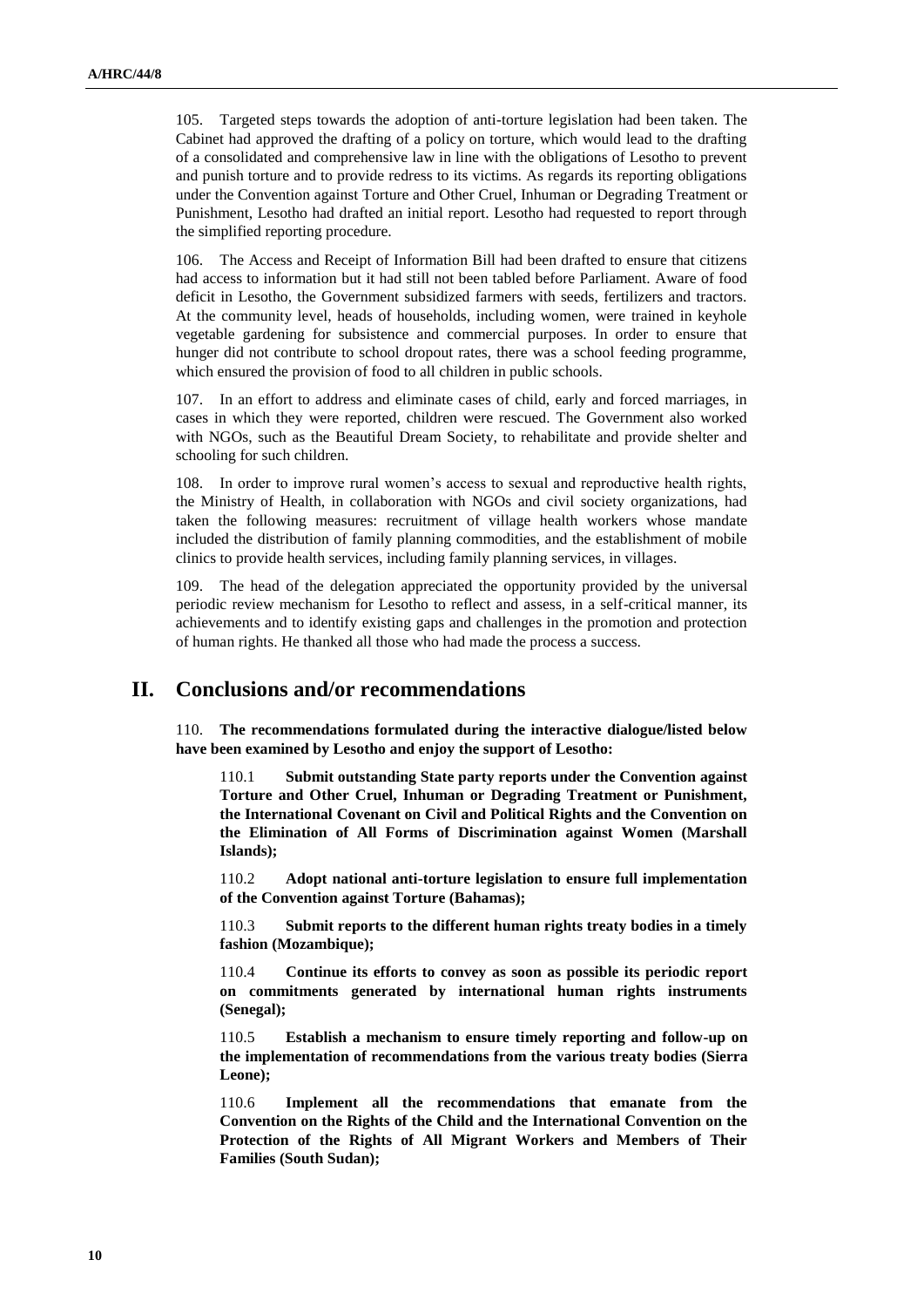110.7 **Adopt an open, merit-based process when selecting national candidates for United Nations treaty body elections (United Kingdom of Great Britain and Northern Ireland);**

110.8 **Submit outstanding State party reports under the International Covenant on Economic, Social and Cultural Rights, the International Covenant on Civil and Political Rights and the Convention on the Elimination of All Forms of Discrimination against Women (United Republic of Tanzania);**

110.9 **Implement recommendations emanating from the International Convention on the Protection of the Rights of All Migrant Workers and Members of Their Families and finalize the draft action plan in this regard (Zimbabwe);**

110.10 **Submit outstanding State party reports under the international human rights instruments to which it is a party (Zimbabwe); Strengthen the independent National Human Rights Commission in line with the Paris Principles (Honduras);**

110.11 **Consider effective implementation of the National Strategic Development Plans (India);**

110.12 **Strengthen efforts for operationalization of the National Human Rights Commission (India);**

110.13 **Strive to operationalize the National Human Rights Commission (Kuwait);**

110.14 **Consider the immediate operationalization of the National Human Rights Commission in line with the Paris Principles, as well as the possibility of bilateral and cross-regional exchanges and collaboration with other national human rights institutions (Indonesia);**

110.15 **Establish a national human rights institution (Iraq);**

110.16 **Take the necessary measures to guarantee the independence of the National Human Rights Commission in order to align it with the Paris Principles (Mali);**

110.17 **Establish an independent National Human Rights Commission that is compliant with the Paris Principles (Marshall Islands);**

110.18 **Make the National Human Rights Commission operational in accordance with the Paris Principles (Morocco);**

110.19 **Endeavour to domesticate the ratified international and regional human rights instruments (Mozambique);**

110.20 **Enhance efforts to establish a National Human Rights Commission in compliance with the Paris Principles (Nepal);**

110.21 **Bring national legal provisions into line with international standards on freedom of expression under the International Covenant on Civil and Political Rights (Netherlands);**

110.22 **Create a national human rights institution in line with the Paris Principles, and urge the international community to provide the necessary technical assistance (Niger);**

110.23 **Sustain efforts in upholding human rights and seek the necessary support to enhance its capacity in this regard (Nigeria);**

110.24 **Continue to undertake reforms for improving policies and programmes geared towards respecting and promoting human rights (Pakistan);**

110.25 **Ensure the allocation of adequate resources to the National Human Rights Commission (Philippines);**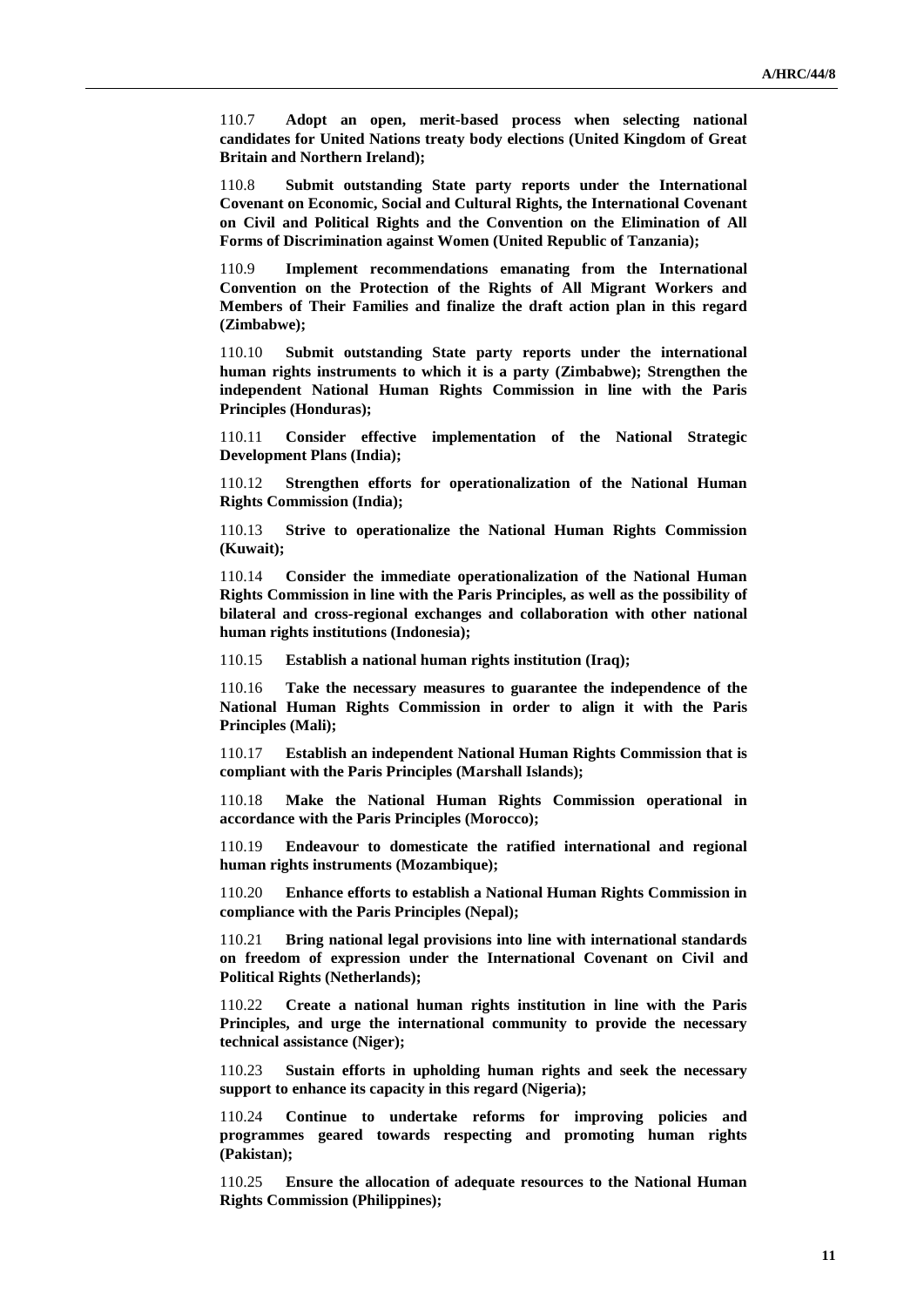110.26 **Finalize the establishment of the National Human Rights Commission, in compliance with the Paris Principles, and ensure that its mandate also focuses on economic, social and cultural rights (Portugal);**

110.27 **Strengthen its efforts to establish a national human rights institution in compliance with the Paris Principles (Rwanda);**

110.28 **Strengthen efforts to operationalize the National Human Rights Commission (Fiji);**

110.29 **Continue its efforts to promote and protect human rights in the country (Somalia);**

110.30 **Fully operationalize the National Human Rights Commission in line with the Paris Principles (South Africa);**

110.31 **Expedite the establishment of processes to domesticate international human rights instruments ratified by the country (South Africa);**

110.32 **Finalize the Older Persons Protection Bill to ensure the protection and promotion of their human rights (South Africa);**

110.33 **Enhance efforts to establish the National Human Rights Commission in accordance with the Paris Principles (South Sudan);**

110.34 **Continue efforts to consider the establishment of the National Human Rights Commission in line with Paris Principles (Tunisia);**

110.35 **Fully comply with the State's obligations under international human rights instruments to which it is a party, including by timely submission of periodic reports to the respective treaty bodies and domestication of its human rights obligations (Ukraine);**

110.36 **Fully implement the Anti-Trafficking in Persons Act 2011, including by taking measures to ensure investigation, prosecution and conviction of human traffickers in fair trials, including officials complicit in trafficking crimes (United Kingdom of Great Britain and Northern Ireland);**

110.37 **Consider the establishment of the National Human Rights Commission (United Republic of Tanzania);**

110.38 **Finalize the establishment of the National Human Rights Commission in compliance with the Paris Principles (Vanuatu);**

110.39 **Take steps so that the National Human Rights Commission can exercise its mandate in line with the Paris Principles (France);**

110.40 **Speed up the process of establishing national mechanisms to address the backlog of State party reports (Angola);**

110.41 **Ensure that the country develops an operational human rights institution that will promote and protect the rights of all citizens (Angola);**

110.42 **Expedite the establishment of an independent national human rights institution, in accordance with the Paris Principles (Australia);**

110.43 **Continue to take steps with a view to the creation of the National Human Rights Committee in compliance with the Paris Principles, the adoption of the implementation plan for inclusive education and the adoption by Parliament of the draft legislation on equality for persons with disabilities (Benin);**

110.44 **Continue its efforts towards the establishment of the National Human Rights Commission and the development of the Human Rights Action Plan (Georgia);**

110.45 **Proceed with the steps to establish a national mechanism on reporting and follow-up on the implementation of recommendations from the treaty monitoring bodies (Georgia);**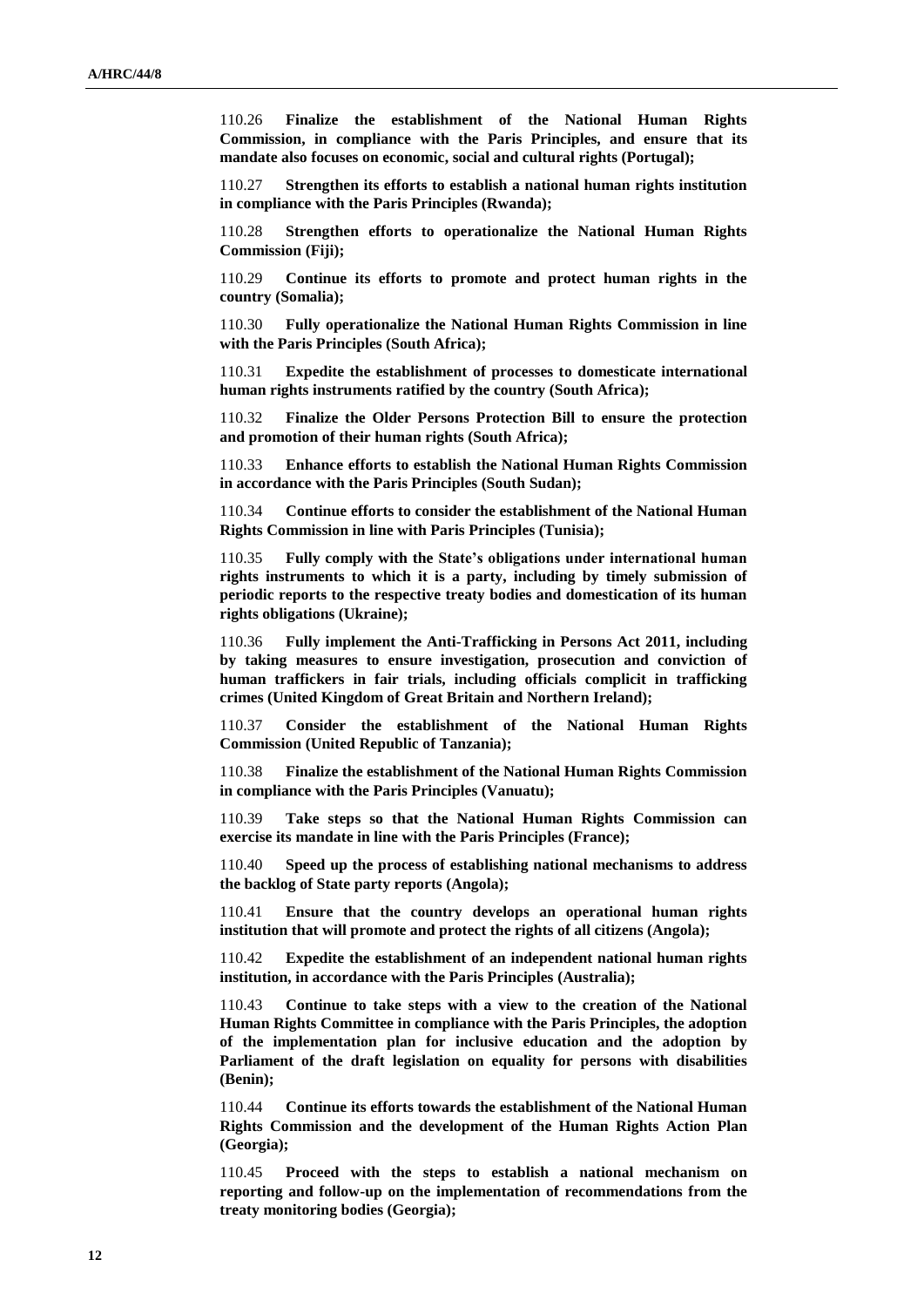110.46 **Speed up the process of establishing a national mechanism and follow-up to address the backlog of State party reports (Kuwait);**

110.47 **Take effective measures to ensure the implementation of the 2018– 2028 Gender and Development Policy as a possible way of addressing gender equalities (Botswana);**

110.48 **Expedite the process of establishing and operationalizing the National Human Rights Commission (Burundi);**

110.49 **Establish a national human rights institution, in compliance with the Paris Principles (Chile);**

110.50 **Establish a national human rights institution, in compliance with the Paris Principles (Costa Rica);**

110.51 **Operationalize the National Human Rights Commission through the effective entry into force of the law setting up this body (Côte d'Ivoire);**

110.52 **Enhance efforts in mitigating the negative effects of practices that could lead to discrimination between men and women (Indonesia);**

110.53 **Adopt norms that will guarantee to lesbian, gay, bisexual, transgender and intersex persons the full enjoyment of their rights on the basis of equality in all spheres, combating discrimination and negative stereotypes that still exist in the society (Argentina);**

110.54 **Not to relent in its determination to combat corruption and ensure good governance (Nigeria);**

110.55 **Continue to give due priority to vulnerable sectors in communitybased disaster resilience and climate adaption efforts (Philippines);**

110.56 **Ensure that the implementation of its climate change policies and resiliency frameworks are gender-responsive and disability-inclusive, consistent with the United Nations Framework Convention on Climate Change and the Sendai Framework for Disaster Risk Reduction, to address the economic, cultural and social impacts and challenges that climate change represents, for the full and effective enjoyment of human rights for all (Fiji);**

110.57 **Ensure that a human rights approach is reflected in the Government's 2020 submission of the reviewed nationally determined contributions (Fiji);**

110.58 **Continue investing resources for the effective implementation of the Sustainable Development Goals (United Republic of Tanzania);**

110.59 **Continue the fight against corruption, including looking into the possibility of establishing a special court for grand corruption cases (United Republic of Tanzania);**

110.60 **Fully implement the National Climate Change Policy and put in place a comprehensive system to monitor and evaluate its implementation (Vanuatu);**

110.61 **Continue efforts to combat human trafficking, particularly of children and women (Egypt);**

110.62 **Further intensify the conduct of public awareness-raising activities on combating trafficking in persons (Philippines);**

110.63 **Harmonize all legal frameworks to ensure access to justice for all the victims of trafficking (Spain);**

110.64 **Modify the law on combating human trafficking in such a way that the use of force, coercion or fraud should not be prerequisites for criminalizing the trafficking of children as an offence (Spain);**

110.65 **Take further measures to prevent human trafficking and ensure that perpetrators are brought to justice (Timor-Leste);**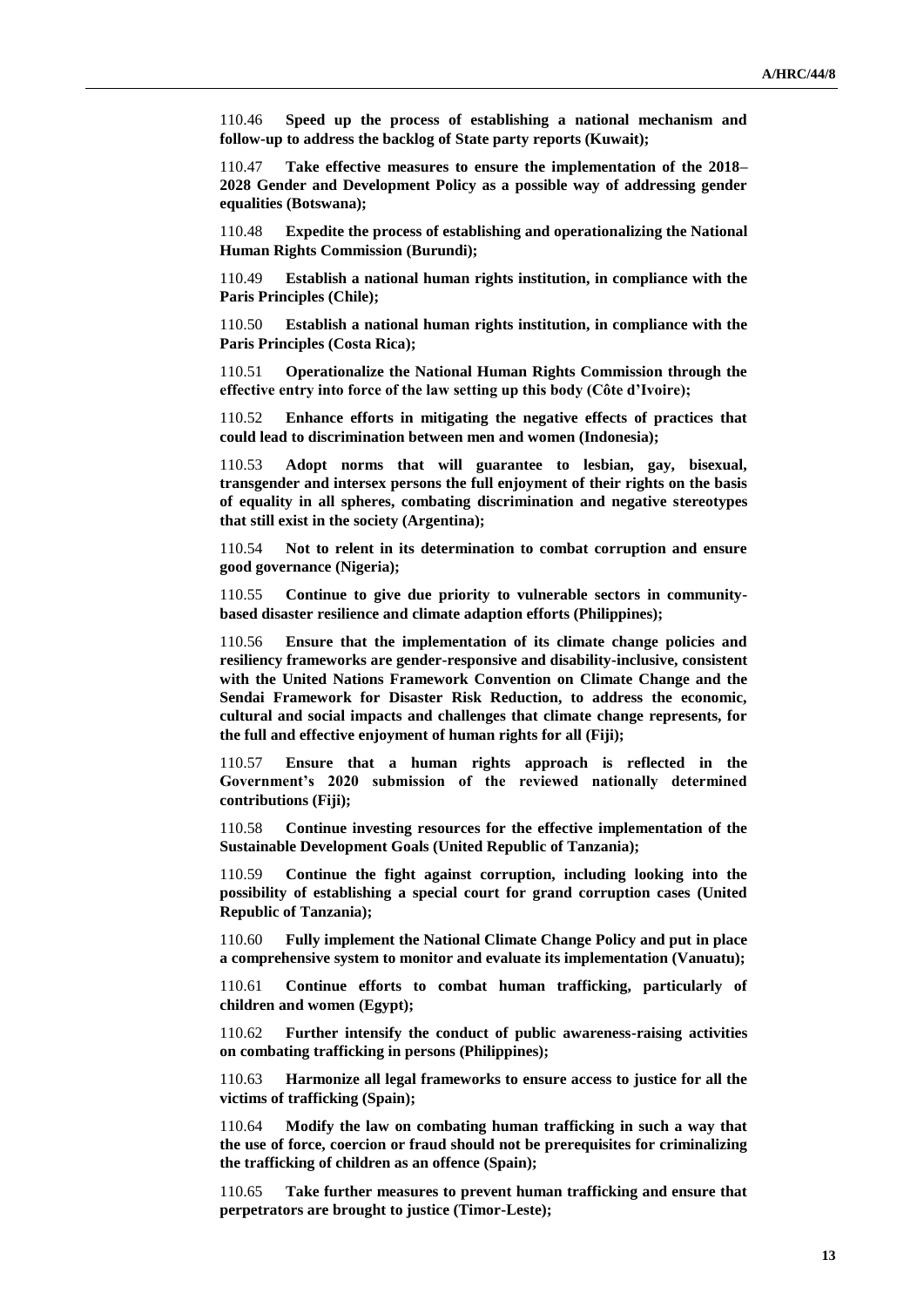110.66 **Undertake impartial investigations into allegations of police brutality, corruption, and human rights violations and abuses, including reported extrajudicial killings and torture by the Lesotho Mounted Police Service, and continue to operationalize the Police Complaints Authority (United States of America);**

110.67 **Immediately end undue restrictions on freedom of expression and adopt a zero-tolerance stance towards intimidation of the press, including the arbitrary arrests of journalists and harassment of radio stations (United States of America);**

110.68 **Continue efforts to combat human trafficking by systematically bringing perpetrators to justice (France);**

110.69 **Conduct trainings for police officers on human rights and prevention of arbitrary arrests and torture (Zambia);**

110.70 **Conduct independent and impartial investigations into claims that police and security forces have committed human rights violations, including torture and unlawful killings, and initiate prosecutions (Australia);**

110.71 **Step up efforts to prevent and combat human trafficking (Congo);**

110.72 **Take effective measures to prevent further acts of torture and other forms of police violence, and to bring the perpetrators of such crimes to justice (Germany);**

110.73 **Strengthen mechanisms to investigate cases of forced labour, in particular the Child and Gender Protection Unit, and increase efforts to ensure the lawful prosecution of perpetrators of trafficking, exploitation and abuse (Germany);**

110.74 **Consider taking measures to investigate all cases of torture and other inhuman and degrading treatment and punish the perpetrators accordingly (Ghana);**

110.75 **Continue to strengthen the justice system and other mechanisms to prevent, remedy and ensure accountability for human rights violations, including by adopting measures to assure their administrative and budgetary autonomy (Brazil);**

110.76 **Enact legislation on access to information (Seychelles);**

110.77 **Take urgent action to promote open and transparent Government, ensuring access to information by promulgating a freedom of information law and honouring information requests (United Kingdom of Great Britain and Northern Ireland);**

110.78 **Adopt all the necessary measures to guarantee the freedom of expression and information, ensuring that the journalists and the media can carry out their work in a safe environment, free from intimidation and reprisals, in accordance with international standards (Uruguay);**

110.79 **Enact legislation that ensures freedom of the press (Canada);**

110.80 **Take measures to strengthen the efficiency and the effectiveness of the judiciary system (Italy);**

110.81 **Allocate additional resources to address overcrowding, inadequate sanitary conditions and lack of medical care in prisons and detention centres (Canada);**

110.82 **Mobilize resources for the construction of the industrial estates in order to create job opportunities (Ethiopia);**

110.83 **Continue ongoing measures for reduction of extreme poverty, food insecurity and employment (India);**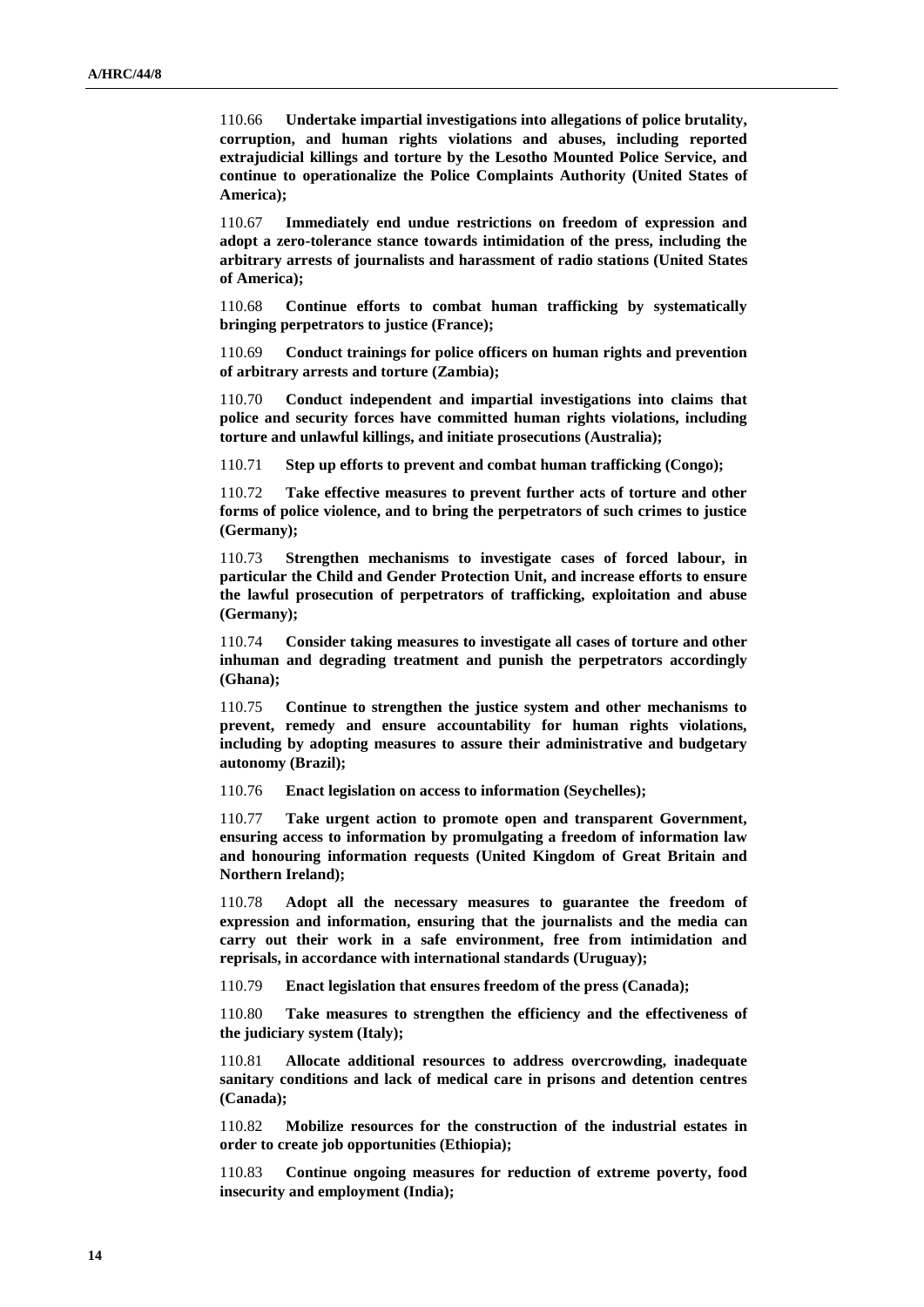110.84 **Continue to implement the National Nutrition Policy (2016) to address malnutrition using evidence-based action plans (Pakistan);**

110.85 **Step up efforts to fight poverty and hunger, as well as to ensure access to safe drinking water and sanitation (Sudan);**

110.86 **Continue to strengthen efforts to eradicate hunger, malnutrition and food insecurity, including through agricultural investments and multistakeholder partnerships at domestic and international levels (Thailand);**

110.87 **Continue their successful social policies to provide the greatest wellbeing and quality of life possible to their people with the essential support and cooperation of the international community (Bolivarian Republic of Venezuela);**

110.88 **Prioritize the guarantee of access to water and sanitation to schools at all levels, including preschools and day-care centres, as well as in rural areas (Bahamas);**

110.89 **Intensify efforts to address extreme poverty and food insecurity, including through ensuring effective implementation of the National Nutrition Policy and establishment of the Food and Nutrition Council (Botswana);**

110.90 **Continue to promote sustainable economic and social development, and improve living standards in order to lay a solid foundation for its people to enjoy all human rights (China);**

110.91 **Continue working to increase the efficiency and coverage of social protection programmes through the strengthening of institutional coordination and legal frameworks, as well as the consolidation of existing social assistance programmes (Cuba);**

110.92 **Implement effectively the Food and Nutrition Strategy and the Action Plan 2019–2023 in order to guarantee food security and the right to food for the entire population (Cuba);**

110.93 **Continue the efforts for enhancing access to health-care services, particularly for HIV/AIDS care (India);**

110.94 **Exercise the rights to health and sanitation of the people effectively, particularly by improving drinking water quality (Islamic Republic of Iran);**

110.95 **Continue the country's efforts in the field of strengthening the health system and expanding the circle of providing health services to all groups of society (Libya);**

110.96 **Allocate the necessary resources for the provision of qualified medical staff and health-care facilities for people in remote areas (Mauritius);**

110.97 **Design a national plan to guarantee access to health services, including sexual and reproductive health services, for, among others, people with disabilities, women, girls and teenagers (Mexico);**

110.98 **Enhance efforts to ensure access to health care by pregnant women in order to reduce maternal mortality (Myanmar);**

110.99 **Continue measures to curb the spread of AIDS in its efforts to improve access to health services (Nepal);**

110.100 **Take action to improve maternal health and ensure equitable access to health services (New Zealand);**

110.101 **Strengthen its legislation and guidelines on health policies, as well as their implementation, to improve access to health services, including sexual and reproductive health services, by people living with disabilities, women and young people, in particular (Portugal);**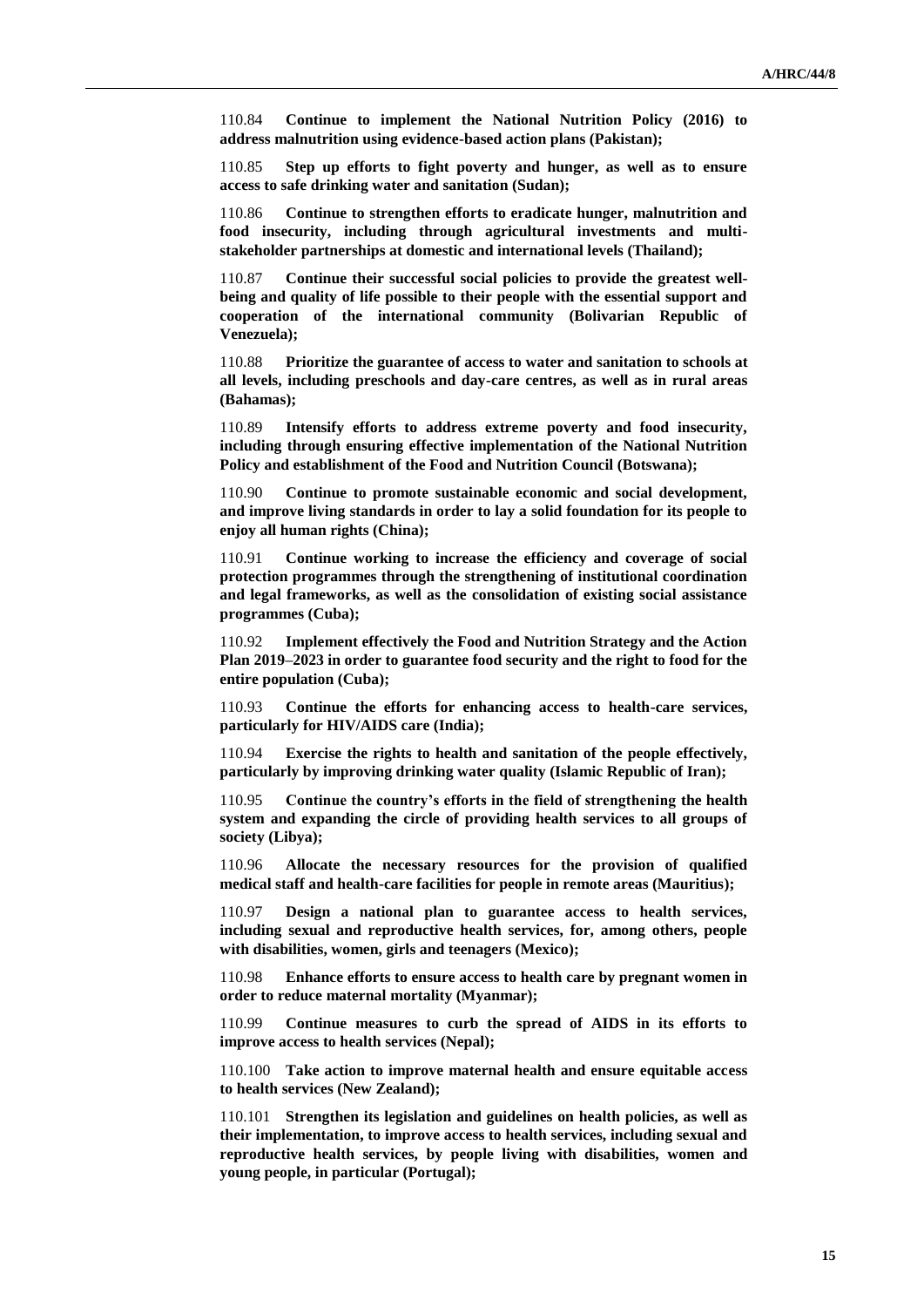110.102 **Take further measures to improve health-care infrastructure, access to emergency obstetric care, midwife training and resources devoted to maternal health (Solomon Islands);**

110.103 **Advance efforts to safely get mothers and babies through pregnancy and childbirth, with special attention paid to improving health-care access for women from poor and/or rural backgrounds (Solomon Islands);**

110.104 **Strengthen efforts to ensure access to health services for people in rural areas (South Africa);**

110.105 **Continue the policy to include hygiene and menstrual hygiene management as part of national policy (Spain);**

110.106 **Continue efforts to provide health care and to promote the reproductive health of women, particularly in the rural areas (Tunisia);**

110.107 **Take effective steps to curb the HIV pandemic (Ukraine);**

110.108 **Strengthen health legislation and the application of the policies and guidelines aimed at improving access, especially for persons with disabilities, women and young people, to health services, including to sexual and reproductive health services (Algeria);**

110.109 **Maintain and intensify all measures to enhance the right to education for all and organize outreach campaigns to promote increased access for children in rural areas (Djibouti);**

110.110 **Continue legislative measures aimed at ensuring quality and inclusive education (Libya);**

110.111 **Continue its measure to effectively implement the Inclusive Education Policy, and allocate sufficient funds in this regard (Myanmar);**

110.112 **Attribute greater resources for subsidizing preschool education, as well as secondary and tertiary education (Spain);**

110.113 **Continue efforts to implement national strategies aiming at ensuring the right to education for all (Sudan);**

110.114 **Further strengthen its School Nutrition Policy (Ethiopia);**

110.115 **Continue efforts to guarantee the right to education for all (Tunisia);**

110.116 **Enact the Domestic Violence Bill, support its immediate implementation and strengthen coordinated essential services and referral pathways between the health, social services, police and justice sectors in order to respond to gender-based violence (Iceland);**

110.117 **Advance policies and actions that aim at providing an equal and encouraging environment for the participation of women in decision-making positions (Indonesia);**

110.118 **Increase efforts to put an end to all forms of discrimination against women (Iraq);**

110.119 **Adopt the 2018 Domestic Violence Bill into law and continue efforts to combat gender-based violence in Lesotho (Ireland);**

110.120 **Harmonize the dual legal systems to address discriminatory provisions against women and girls, enact the Domestic Violence Bill and fully implement the Child Protection and Welfare Amendment Bill to prevent child, early and forced marriage (Italy);**

110.121 **Continue measures to combat gender-based violence (Libya);**

110.122 **Step up activities in providing adequate legal protection of women against all forms of discrimination, and provide them with equal opportunities and empowerment (Montenegro);**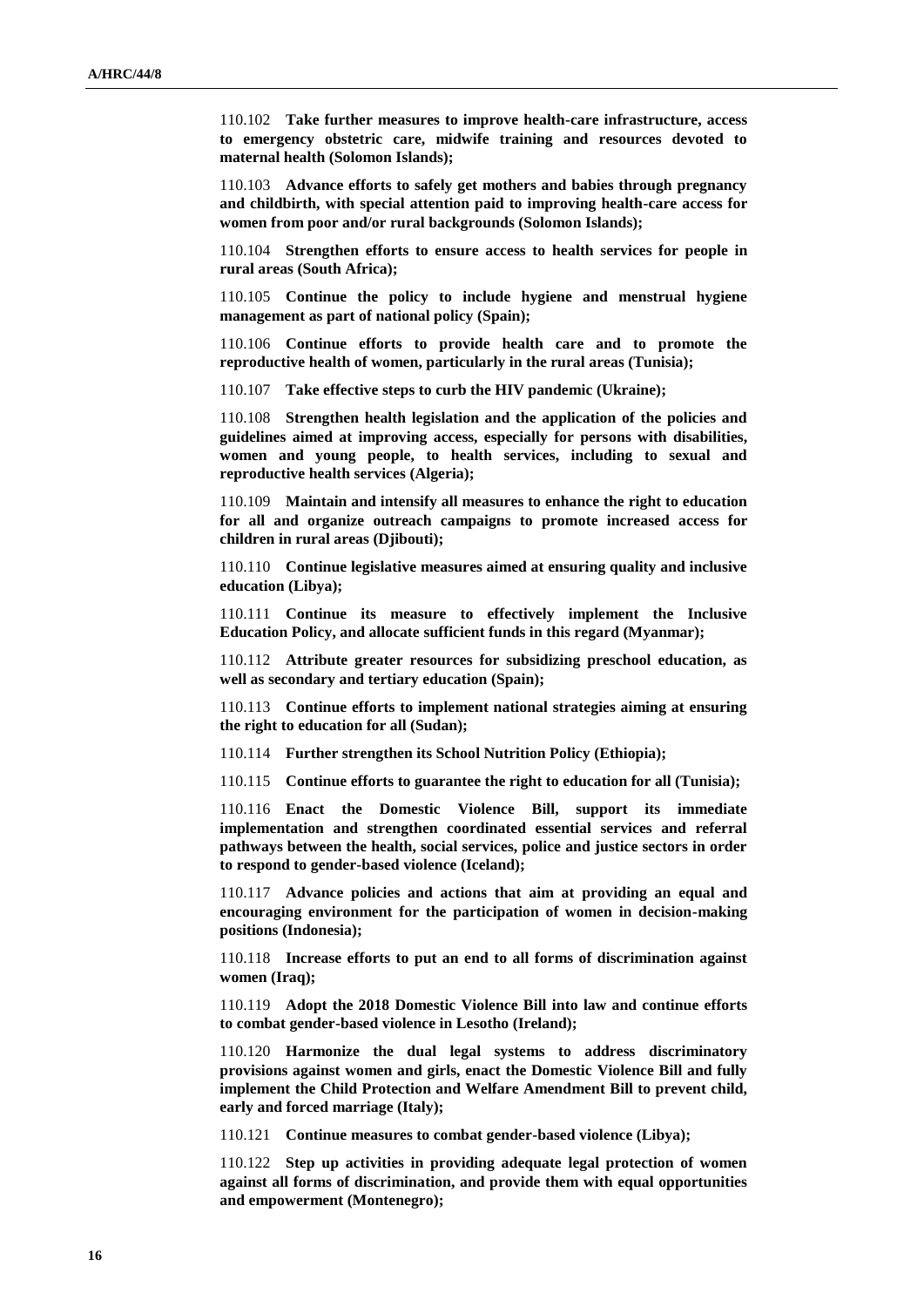110.123 **Continue the necessary efforts to reduce cases of human trafficking, especially in cases of women and children (Morocco);**

110.124 **Speed up the process of enacting the Domestic Violence Bill and support its immediate implementation (Namibia);**

110.125 **Redouble efforts in strengthening policy measures and programmes to prevent and address gender-based violence (Philippines);**

110.126 **Intensify efforts to combat gender-based violence, including through the adoption and effective implementation of the Domestic Violence Bill (Rwanda);**

110.127 **Adopt effective legislative measures to combat gender-based violence (Sierra Leone);**

110.128 **Intensify efforts to combat violence against women and promote gender equality, as well as to enhance the rights of children and persons with disabilities (Sudan);**

110.129 **Strengthen the enforcement of relevant laws to combat and punish acts of domestic violence, violence against women, and discrimination against women (Thailand);**

110.130 **Enact the Domestic Violence Bill and support its implementation (Timor-Leste);**

110.131 **Proceed to promulgate the law against domestic violence and to ensure its effective implementation (Togo);**

110.132 **Ensure effective implementation of legal and institutional progress in the field of women's rights (France);**

110.133 **Strengthen efforts in addressing domestic violence and all forms of violence against women and ensure that perpetrators are brought to justice and duly punished (Zambia);**

110.134 **Deepen efforts and measures that aim to address gender-based violence (Barbados);**

110.135 **Continue its efforts to finalize the adoption of the law against domestic violence (Georgia);**

110.136 **Redouble its efforts to combat all forms of violence against women and ensure that the perpetrators of such acts are brought to justice (Burkina Faso);**

110.137 **Take all necessary steps to prevent and combat violence against women, including murder and sexual exploitation and violence (Burkina Faso);**

110.138 **Redouble its efforts to combat human trafficking, the main victims of which are women and children (Burundi);**

110.139 **Develop and implement public awareness campaigns against domestic violence and ensure that the draft Domestic Violence Bill is passed and implemented (Canada);**

110.140 **Continue to promote gender equality, combat human trafficking and further protect the rights of women and children (China);**

110.141 **Run information and awareness-building campaigns to combat stigmatization relating to menstruation (Costa Rica);**

110.142 **Intensify its efforts to protect children, including through the finalization of the review of the Child Protection and Welfare Act of 2011 (Islamic Republic of Iran);**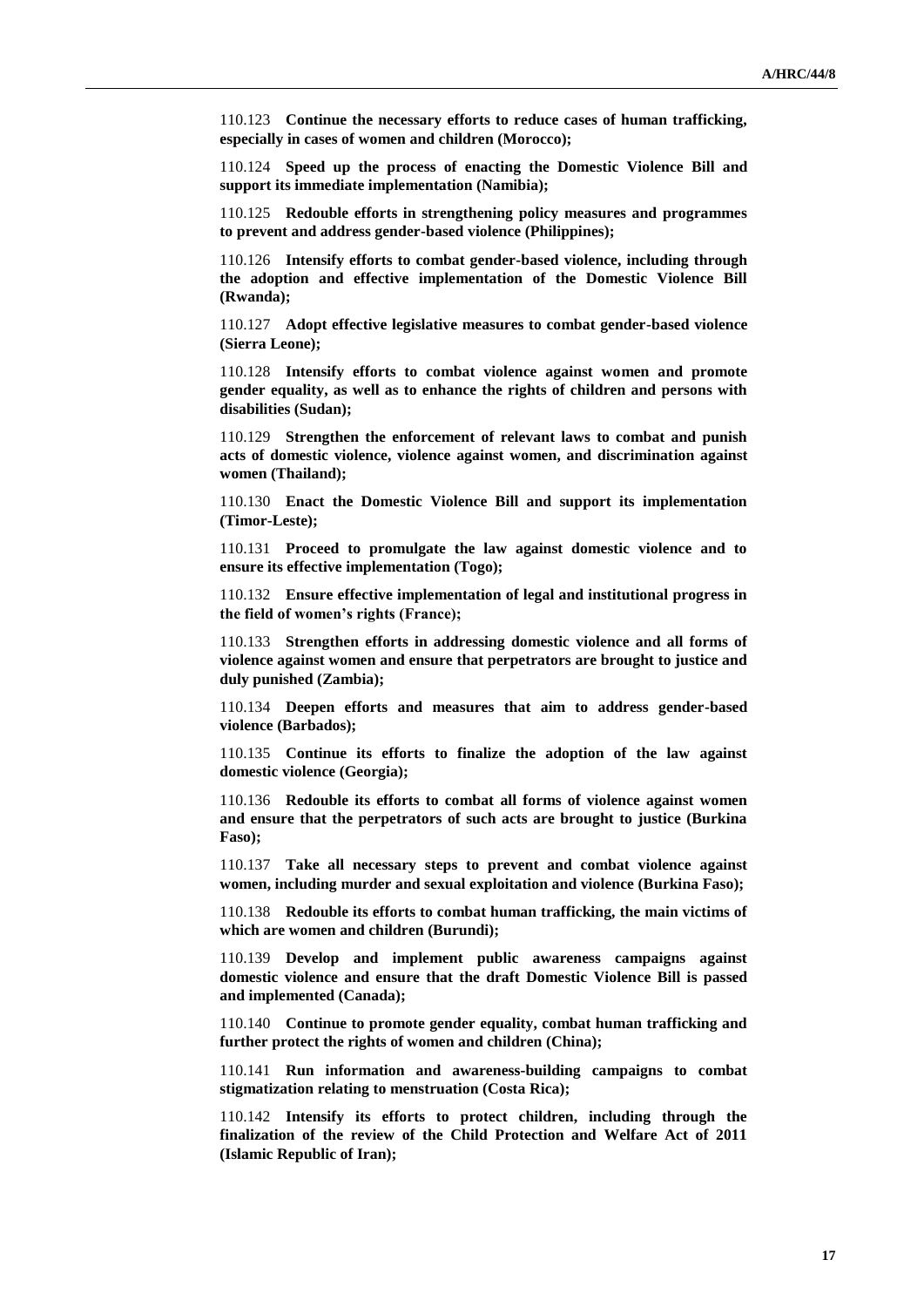110.143 **Fully implement the Anti-Trafficking in Persons Act and strengthen the efforts to investigate cases of child labour and trafficking in persons and to prosecute the offenders (Italy);**

110.144 **Continue efforts to eliminate child marriage (Egypt);**

110.145 **Continue to address child labour issues by implementing an action plan for strengthening and enforcing laws that prohibit child labour (Marshall Islands);**

110.146 **Implement policies aimed at improving child health and education (Mauritius);**

110.147 **Increase the legal age of marriage to 18 years for both girls and boys, by amending conflicting legislation, such as the Marriage Act of 1974, which allows girls to marry at 16 years of age (Namibia);**

110.148 **Enact as soon as possible the Child Protection and Welfare Amendment Bill 2019 (Slovenia);**

110.149 **Enact the law on the protection and well-being of children, to protect children from forced and child marriage (Spain);**

110.150 **Take measures to strengthen current legislation against child marriage (Togo);**

110.151 **Continue setting up a comprehensive system to protect children's rights and develop a national strategy to prevent and address all forms of violence against them (Ukraine);**

110.152 **Implement the National Action Plan for the Elimination of Child Labour and address the factors that promote child labour (United States of America);**

110.153 **Take the concrete measures necessary to prevent and combat the abuse of children, including domestic violence and sexual exploitation and abuse (Vanuatu);**

110.154 **Implement policies aimed at improving child health and strengthening measures to reduce child mortality, including in remote regions (Zambia);**

110.155 **Provide sufficient funds and subsidies to ensure the access of children to preschool, secondary and higher education and take special measures to ensure that children remain in schools, especially in rural areas (Algeria);**

110.156 **Continue positive steps to end child marriage (Azerbaijan);**

110.157 **Allocate sufficient resources to ensure that institutions, such as the children's court and the Child and Gender Protection Unit, effectively protect the rights of children (Barbados);**

110.158 **Continue to evaluate and refine the policies and strategies that have been put in place in order to implement free, compulsory and inclusive education for children (Barbados);**

110.159 **Step up efforts to prevent and combat the abuse of children, including domestic violence, sexual exploitation, mutilation of body parts and child labour, including by developing and enhancing national programmes and strategies (Brazil);**

110.160 **Strengthen mechanisms to combat child labour by amending the legislative framework to ensure that all children under the age of 18 are protected from all forms of forced labour and hazardous employment conditions (Canada);**

110.161 **Take all necessary steps to prevent and combat the ill-treatment of children, including domestic violence and sexual exploitation and abuse (Chile);**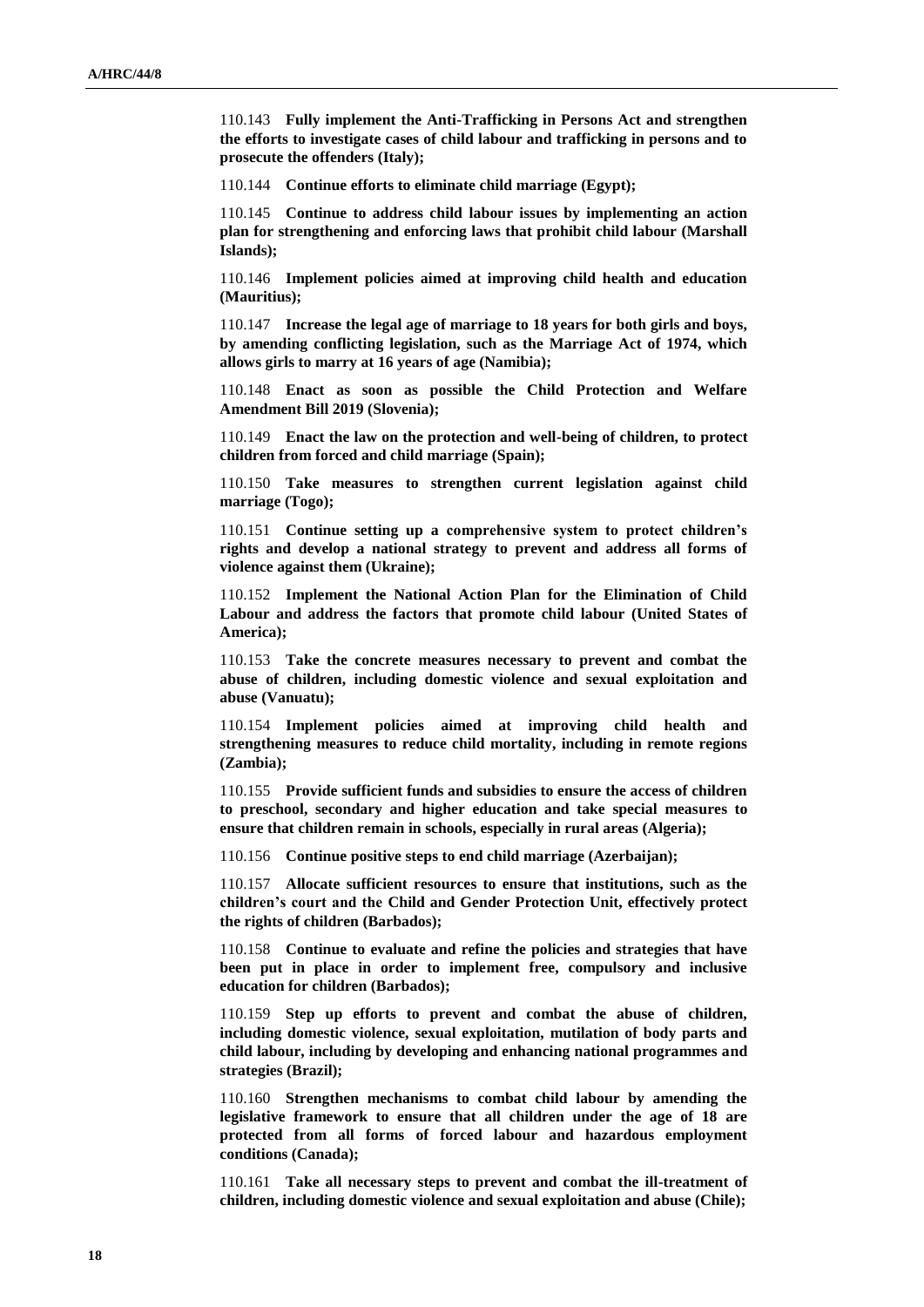110.162 **Adopt the Child Protection and Welfare Amendment Bill without further delay (Denmark);**

110.163 **Continue to strengthen efforts to prevent and combat the abuse of children, including domestic and sexual exploitation and abuse (Ghana);**

110.164 **Continue strengthening programmes of social protection, focusing on persons with disabilities (Bolivarian Republic of Venezuela);**

110.165 **Ensure progress in the preparation of legal and administrative measures that will ensure full access to education for persons with disabilities (Argentina);**

110.166 **Take the necessary steps to combat discrimination on grounds of sexual orientation and gender identity and discrimination against persons with disabilities (Costa Rica);**

110.167 **Increase awareness of the officials working on migration and law enforcement officials (Iraq);**

110.168 **Amend legislation to ensure universal, free and accessible birth registration, and adequate safeguards against statelessness for children born in the territory, as well as safeguards in the process of renunciation and change of citizenship (Portugal).**

111. **The recommendations formulated during the interactive dialogue/listed below have been examined by Lesotho and have been noted by Lesotho:**

111.1 **Redouble efforts to ratify the Optional Protocol to the Convention on the Rights of Persons with Disabilities (Djibouti);**

111.2 **Ratify the International Labour Organization's Indigenous and Tribal Peoples Convention, 1989 (No. 169) (Honduras);**

111.3 **Ratify the Optional Protocol to the Convention against Torture and Other Cruel, Inhuman and Degrading Treatment or Punishment (Honduras) (Montenegro) (Mozambique) (Senegal) (Ukraine) (Chile) (Costa Rica) (Germany) (Denmark);**

111.4 **Ratify the Optional Protocol to the International Covenant on Economic, Social and Cultural Rights (Honduras);**

111.5 **Fully abolish the death penalty and ratify the Second Optional Protocol to the International Covenant on Civil and Political Rights (Iceland);**

111.6 **Take all necessary measures to formally abolish the death penalty, including by removing the death penalty from the Constitution of Lesotho and by ratifying the Second Optional Protocol to the International Covenant on Civil and Political Rights (Ireland);**

111.7 **Enact a general law to prevent, investigate and punish torture and other cruel treatment or degrading punishment, and ratify the Optional Protocol to the Convention against Torture (Mexico);**

111.8 **Work towards abolishing the death penalty through the ratification of the Second Optional Protocol to the International Covenant on Civil and Political Rights (New Zealand);**

111.9 **Envisage the possibility of ratifying the Optional Protocol to the International Covenant on Economic, Social and Cultural Rights and the Optional Protocol to the Convention on the Rights of Persons with Disabilities (Niger);**

111.10 **Ratify the Convention against Discrimination in Education (Serbia) (Congo);**

111.11 **Become a party to the Optional Protocol to the Convention on the Rights of the Child on a communications procedure (Seychelles);**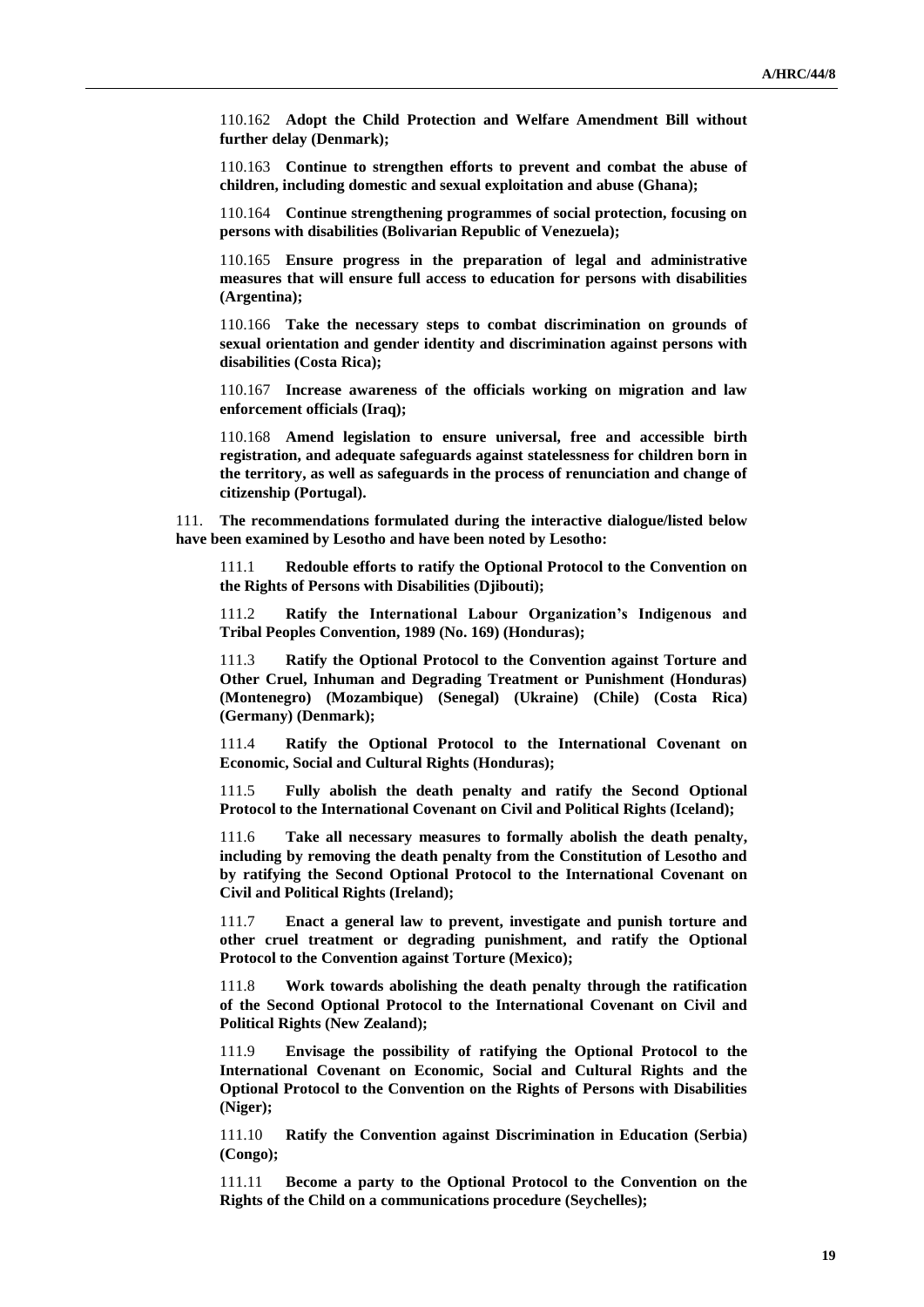111.12 **Accelerate the process of accession to the Optional Protocol to the Convention against Torture and Other Cruel, Inhuman or Degrading Treatment or Punishment (Sierra Leone);**

111.13 **Ratify the Convention against Torture (Somalia);**

111.14 **Proceed to ratify the Optional Protocol to the Convention against Torture and Other Cruel, Inhuman or Degrading Treatment or Punishment (Togo);**

111.15 **Ratify the Optional Protocol to the International Covenant on Economic, Social and Cultural Rights, the Optional Protocol to the Convention on the Rights of the Child on a communications procedure and the Optional Protocol to the Convention on the Rights of Persons with Disabilities (Ukraine);**

111.16 **Consider ratifying the Optional Protocol to the International Covenant on Economic, Social and Cultural Rights (Uruguay);**

111.17 **Reconsider ratifying the Second Optional Protocol to the International Covenant on Civil and Political Rights, aiming at the abolition of the death penalty (Uruguay);**

111.18 **Abolish the death penalty and ratify the Second Optional Protocol to the International Covenant on Civil and Political Rights (Australia);**

111.19 **Consider ratifying the Optional Protocol to the Convention against Torture and Other Cruel, Inhuman or Degrading Treatment or Punishment (Azerbaijan);**

111.20 **Ratify the Second Optional Protocol to the International Covenant on Civil and Political Rights, aiming at the abolition of the death penalty (Costa Rica);**

111.21 **Ratify the main international human rights instruments to which the country is not yet a party (Côte d'Ivoire);**

111.22 **Ratify the third Optional Protocol to the Convention on the Rights of the Child on a communications procedure, fully implement the Child Protection and Welfare Act, and ensure effective law enforcement (Germany);**

111.23 **Consider ratifying the outstanding core international human rights treaties and conventions, including the Optional Protocol to the Convention against Torture and Other Cruel, Inhuman or Degrading Treatment or Punishment (Ghana);**

111.24 **Criminalize homophobia and transphobia to prevent violence and discrimination against lesbian, gay, bisexual, transgender and intersex persons (Honduras);**

111.25 **Decriminalize consensual sexual relations between adults of the same sex and expand its anti-discrimination legislation to include a prohibition on discrimination on the basis of sexual orientation and gender identity (Iceland);**

111.26 **Amend section 3 of the Marriage Act of 1974 for it to be inclusive of same-sex couples (Iceland);**

111.27 **Include in the legislation a provision prohibiting discrimination based on sexual orientation or gender identity, and reform laws that criminalize consensual sexual relations between same-sex persons, such as the Penal Code of 2010, and the Criminal Procedure and Evidence Act, section 187 (5) (Mexico);**

111.28 **Review and amend the legislative framework to ensure that sexual orientation and gender identity are included as protected grounds for nondiscrimination (Netherlands);**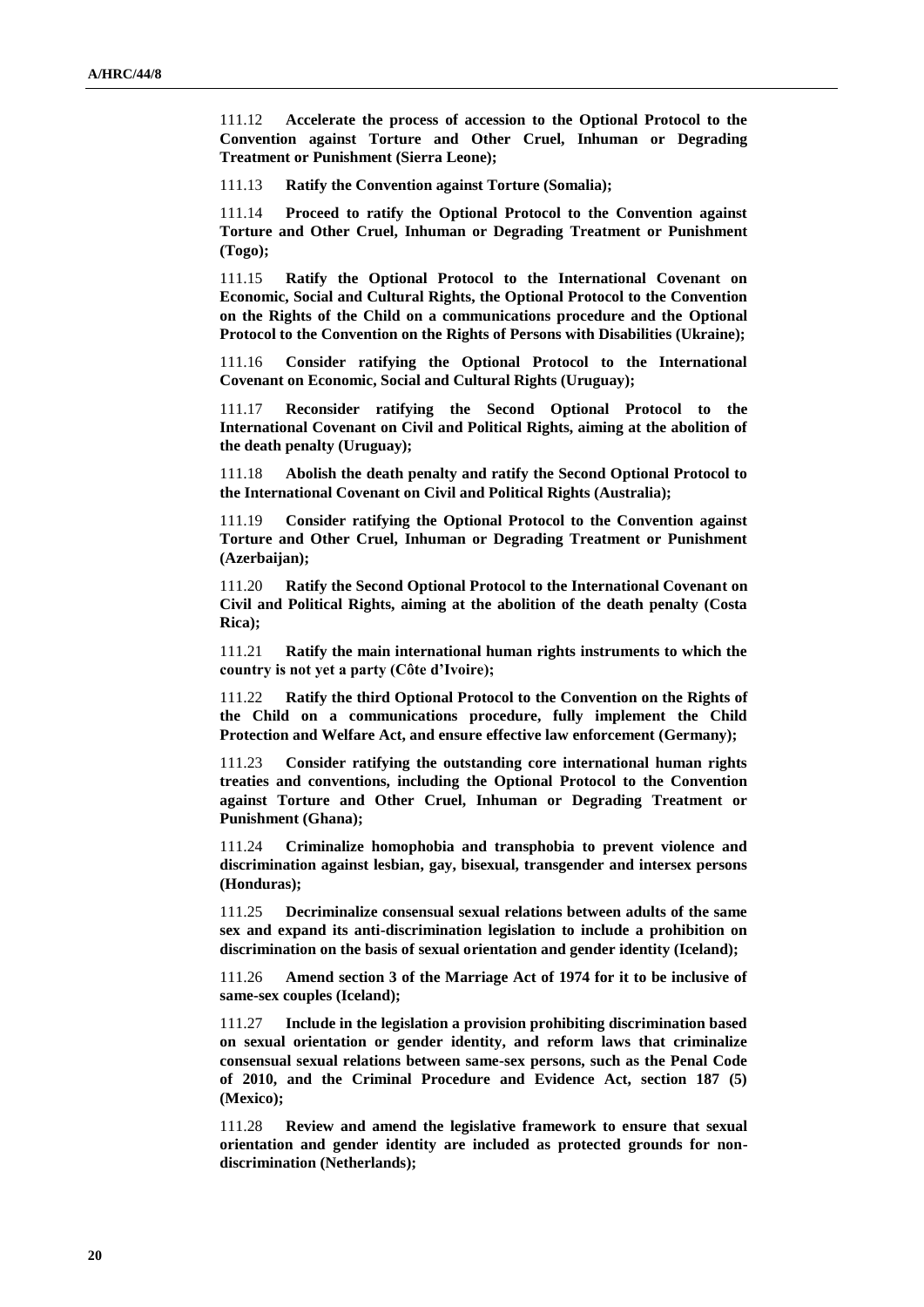111.29 **Decriminalize consensual same-sex relationships between adults, and introduce comprehensive anti-discrimination laws that include sexual orientation and gender identity (New Zealand);**

111.30 **Repeal provisions in the Penal Code that criminalize same-sex relations between consenting adults, and amend relevant legislation to ensure discrimination based on sexual orientation and gender identity is explicitly prohibited (Australia);**

111.31 **Implement legal reforms to protect the human rights of all persons irrespective of their sexual orientation and gender identity (Germany);**

111.32 **Guarantee legal status to persons with disabilities by fully adopting the draft law on equal opportunities establishing a disability benefit (France);**

111.33 **Consider taking all necessary steps to introduce a de jure moratorium on capital executions with a view to fully abolishing the death penalty, including by ratifying the Second Optional Protocol to the International Covenant on Civil and Political Rights (Italy);**

111.34 **Consider positively the establishment of a moratorium on the death penalty with a view to its abolition (Fiji);**

111.35 **Abolish the death penalty and ratify the Optional Protocol to the Convention against Torture and Other Cruel, Inhuman or Degrading Treatment or Punishment and the Second Optional Protocol to the International Covenant on Civil and Political Rights (France);**

111.36 **Abolish the death penalty (Chile);**

111.37 **Put an end to threats and intimidations against journalists and human rights defenders and promote freedom of expression, which is guaranteed in the Constitution, by retracting the notion of the "crime of sedition" from the Penal Code (France);**

111.38 **Repeal legislation that could lead to self-censorship, including the Sedition Proclamation of 1938 and the Internal Security Act of 1984 (Denmark);**

111.39 **Amend legislative provisions that discriminate against women and girls in areas relating to marriage, inheritance and family (Namibia);**

111.40 **Resist calls to further liberalize abortion, and instead implement laws aimed at protecting the right to life of the unborn (Solomon Islands);**

111.41 **Amend or repeal section 18 (4) (c) of the Constitution of Lesotho, which allows for discrimination against women with respect to adoption, marriage, divorce, burial and devolution of property on death (Canada);**

111.42 **Affirm that the right to life applies from conception until natural death, and as such that the unborn child has the right to protection of his or her life at all points (Solomon Islands);**

111.43 **Amend or repeal section 18 (4) (c) of their Constitution in order to protect women and persons with disabilities from discrimination (Bahamas).**

112. **All conclusions and/or recommendations contained in the present report reflect the position of the submitting State(s) and/or the State under review. They should not be construed as endorsed by the Working Group as a whole.**